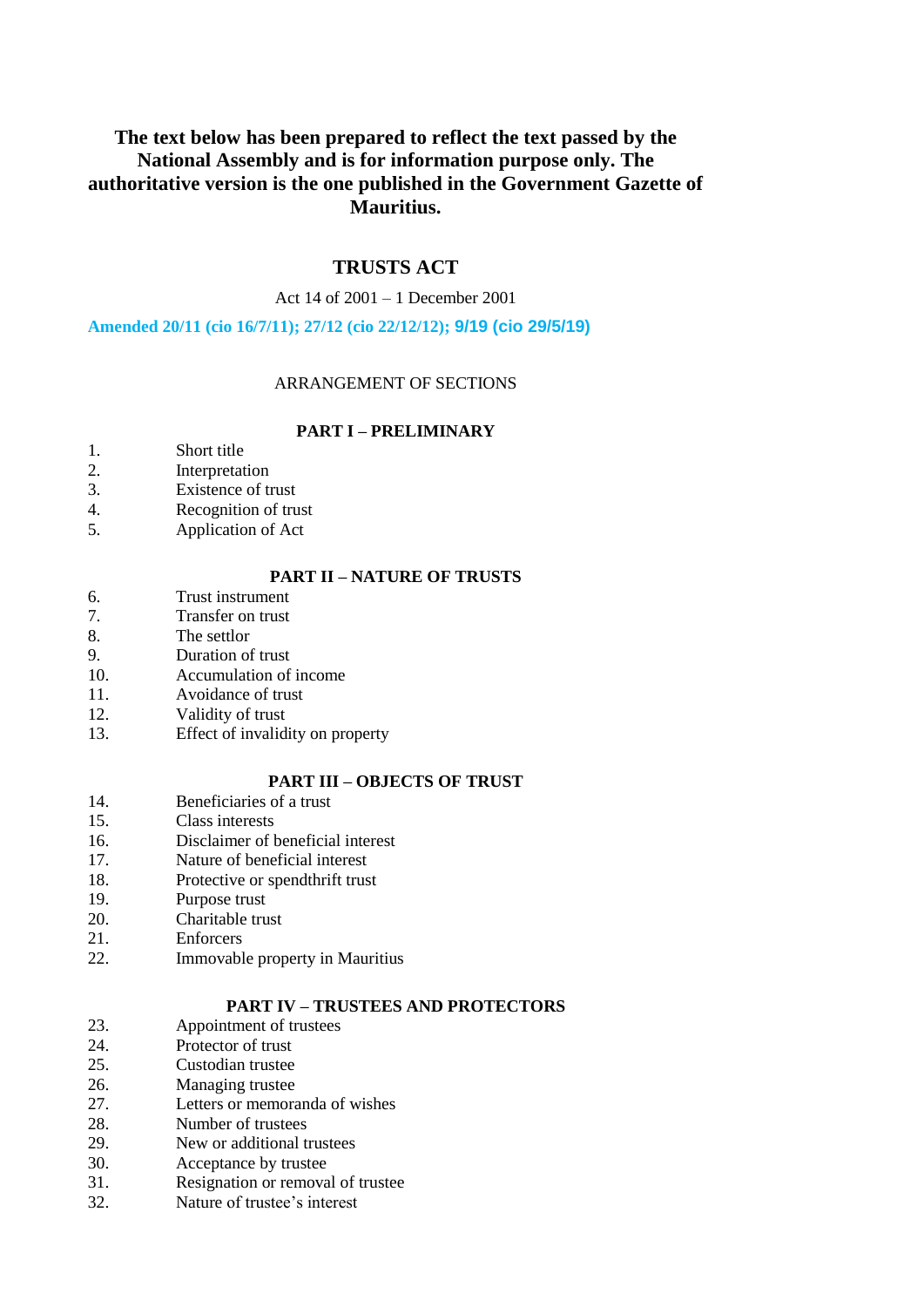- 33. Disclosure by trustee
- 34. Corporate trustee
- 35. Notice of other trusts
- 36. Dealings with third parties

### **PART V – DUTIES OF TRUSTEES**

- 37. Fiduciary duties
- 38. Duty relating to trust property<br>39. Duty to act together
- Duty to act together
- 40. Duty to act impartially

# **PART VI – GENERAL POWERS OF TRUSTEES**

- 41. Powers of trustees
- 42. Consultation by trustees<br>43 Delegation by trustees
- 43. Delegation by trustees<br>44. Remuneration of truste
- 44. Remuneration of trustees<br>45. Power to appropriate
- Power to appropriate
- 46. Accumulation and advancement
- 47. Power of appointment
- 48. Power of revocation
- 49. Permitted investments

# **PART VII – BREACH OF TRUST**

- 50. Liability for breach of trust<br>51. Relief by beneficiary
- Relief by beneficiary
- 52. Relief by Court

# **PART VIII – CONSTRUCTIVE TRUST AND TRACING**

- 53. Constructive trust
- 54. Tracing

### **PART IX – FAILURE, LAPSE AND TERMINATION OF TRUST**

- 55. Failure or lapse of interest
- 56. Termination of trust
- 57. Termination by beneficiaries
- 58. Termination by Court
- 59. Termination or variation of a charitable trust

# **PART X – APPLICATION TO FOREIGN TRUST**

- 60. Enforceability of foreign trust
- 61. Proper law

# **PART XI – POWERS OF COURT**

- 62. Application to Court
- 63. General powers of Court
- 64. Powers of Court in case of default
- 65. Payment of costs
- 66. Variation of trust
- 67. Approval of transactions

# **PART XII – MISCELLANEOUS**

- 68. Limitation of actions
- 69. Rules of Court
- 70. Regulations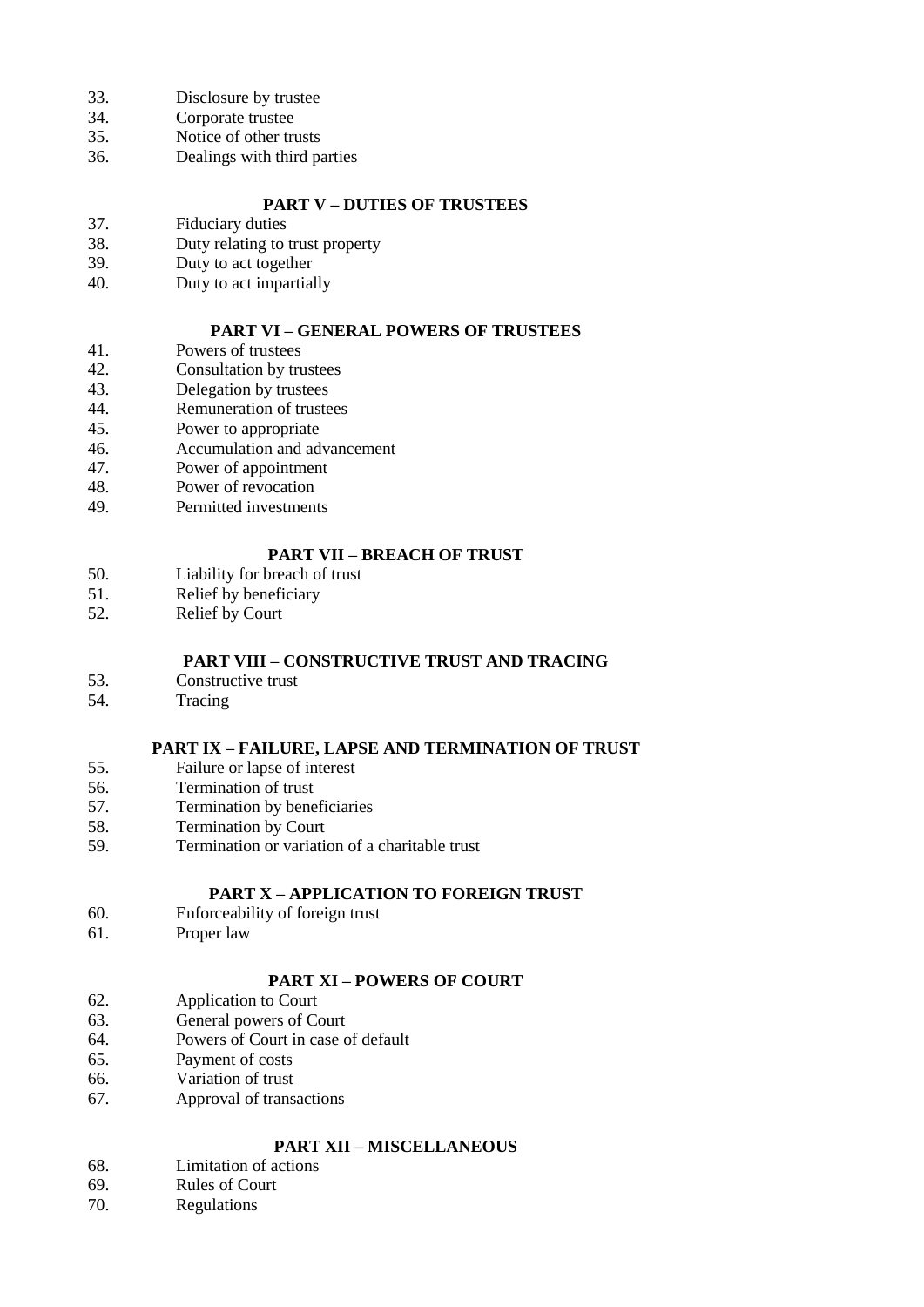# **TRUSTS ACT**

EDITORIAL NOTE: The words "Financial Services Development Act 2001" have been deleted and replaced by the words "Financial Services Act" wherever they occur, by section 97 (13) of Act 14 of 2007 w.e.f. 28 September 2007.

# **PART I – PRELIMINARY**

# **1. Short title**

This Act may be cited as the Trusts Act.

#### **2. Interpretation**

In this Act—

"beneficiary" means a person, whether natural or corporate, entitled to benefit under a trust, or in whose favour a power to distribute trust property may be exercised;

"body corporate" means a company, *société* or association wherever incorporated;

"breach of trust" means a breach of any duty imposed on a trustee by this Act or by the terms of the trust;

"charitable trust" means a trust referred to in section 20;

"Code" means the Code Civil Mauricien;

"Commission" means the Financial Services Commission established under the Financial Services Act;

"constructive trust" means a trust referred to in section 53;

"corporate trustee" means a body corporate appointed or acting as trustee;

"Court" means the Supreme Court;

"custodian trustee" means a trustee referred to in section 25;

"enforcer" means a person referred to as such in section 21;

"financial crime" means –

- (a) an offence that involves fraud or dishonesty under this Act; or
- (b) an offence under the Financial Intelligence and Anti-Money Laundering Act, the Prevention of Terrorism Act, the Convention for the Suppression of the Financing of Terrorism Act, the United Nations (Financial Prohibitions, Arms Embargo and Travel Ban) Sanctions Act 2019 and the Prevention of Terrorism (International Obligations) Act;

[Inserted 9/19 (cio 29/5/19).]

"foreign trust" means a trust, the proper law of which is a law other than the law of Mauritius;

"functions" includes rights, powers, discretions, obligations, liabilities and duties;

"immovable property" includes—

- (a) rights and interests in any immovable property;
- (b) securities of a body corporate (wherever incorporated), if the majority by value of the property of the body corporate (whether held directly, indirectly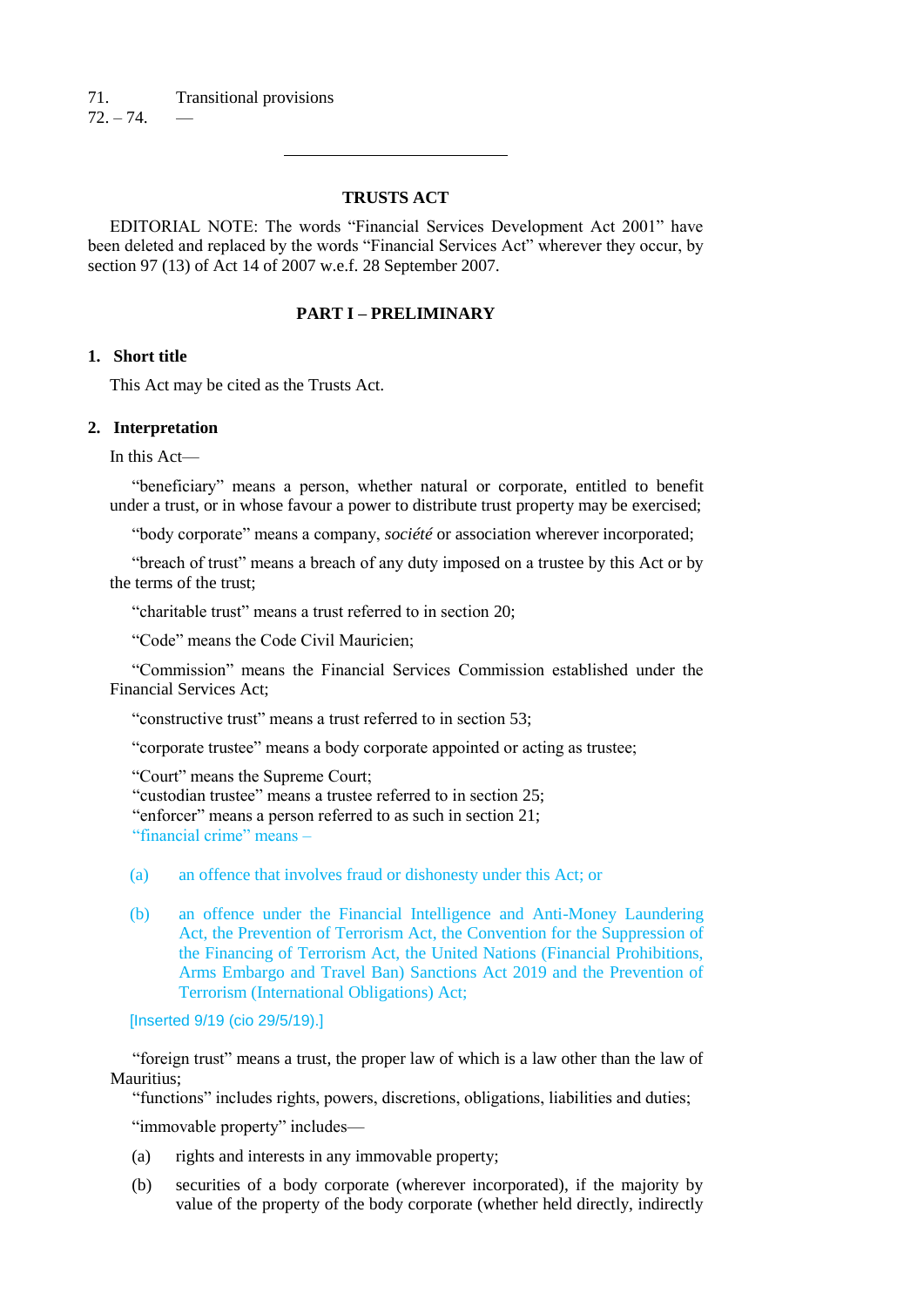or through the interposition of other body corporate, firm, partnership or person) is immovable property or interests in immovable property; and

(c) interests (however described) in a collective investment scheme or similar scheme (whether operated in Mauritius or not), if the majority by value of the property of the scheme (whether held directly, indirectly or through the interposition of other body corporate, firm, partnership or person) is immovable property or interests in immovable property;

"interest", in relation to a beneficiary, means his interest under a trust;

"management company" has the same meaning as in the Financial Services Act;

"managing trustee" means a trustee referred to in section 26;

"Minister" means the Minister to whom responsibility for the subject of financial services is assigned;

"minor" means a person who has not attained the age of 18;

"non-charitable purpose trust" means a trust having a purpose other than a charitable purpose;

"non-citizen" has the same meaning as in the Non-citizens (Property Restriction) Act;

"person" means a natural person or a body corporate;

"person having an interest", in relation to a power to apply to the Court, means the Attorney-General, a trustee, a settlor, an enforcer, a protector, a beneficiary of the relevant trust, any person empowered by the terms of the trust to make such application, or any other person with leave of the Court;

"personal representative", in relation to a deceased person, means the executor or administrator of his estate;

"profit" includes gain or advantage;

"property" includes movable and immovable property, wherever situated, and rights and interests in the property whether vested, contingent, defeasible or future;

"protective or spendthrift trust" means a trust referred to in section 18;

"purpose trust" means a trust referred to in section 19 and includes a charitable trust;

"qualified trustee" means a management company or such other person resident in Mauritius as may be authorised by the Commission to provide trusteeship services;

"settlor" means a person who provides trust property or makes a testamentary disposition on trust or to a trust;

"trust" means a trust referred to in section 3 and includes—

(a) the trust property; and

(b) the functions, interest and relationships under the trust;

"trust property" means property held on trust.

[S. 2 amended by s. 156 (5) of Act 22 of 2005 w.e.f. 28 September 2007; s.17 of Act 9 of 2019 w.e.f. 29 May 2019.]

#### **3. Existence of trust**

(1) For the purposes of this Act, a trust exists where a person (known as "trustee") holds or has vested in him, or is deemed to hold or have vested in him, property of which he is not the owner in his own right, with a fiduciary obligation to hold, use, deal or dispose of it—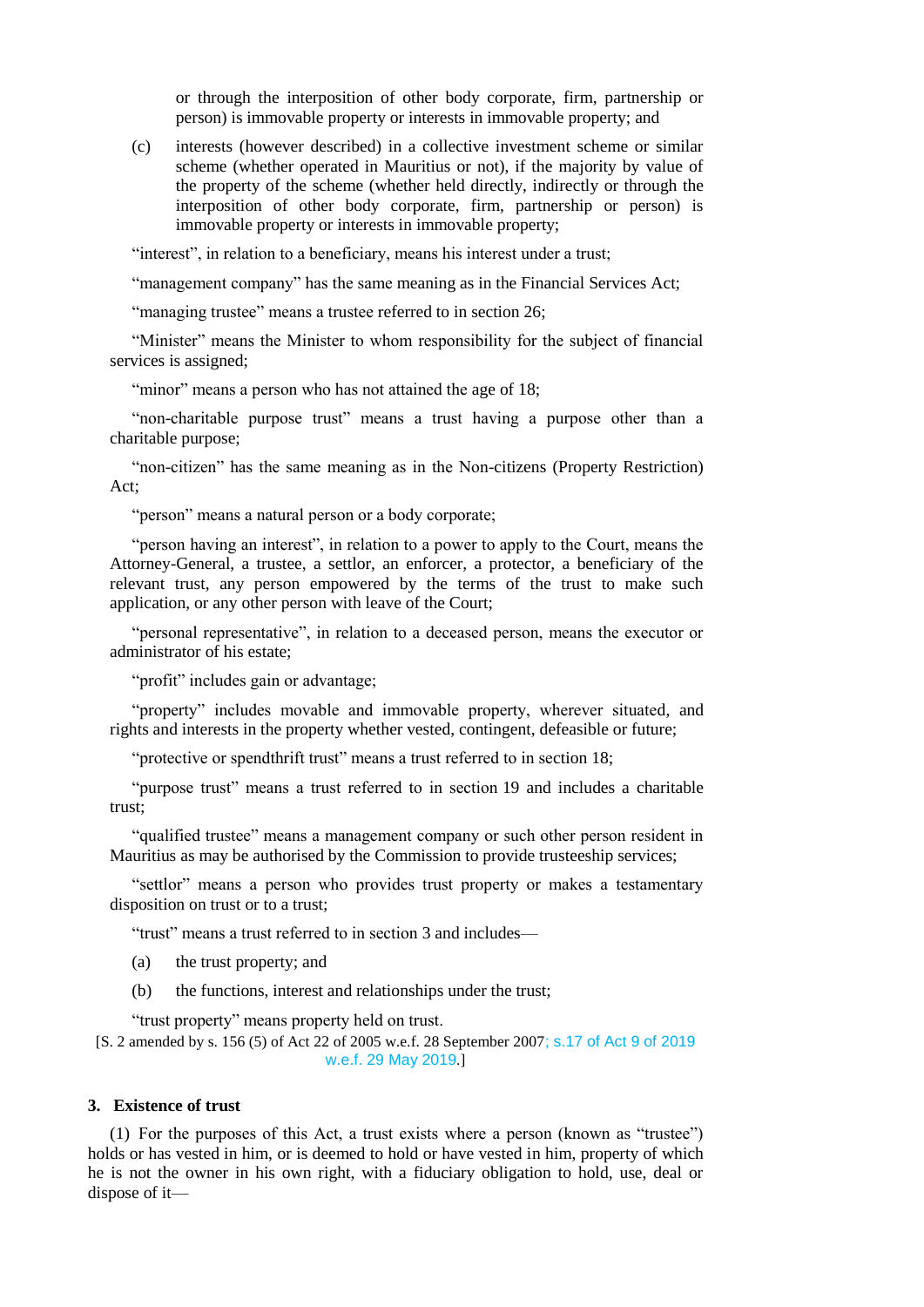- (a) for the benefit of any person ("beneficiary"), whether or not already ascertained or in existence;
- (b) for any purpose, including a charitable purpose, which is not for the benefit only of the trustee; or
- (c) for such benefit as is referred to in paragraph (a) as well as for any such purpose as is referred to in paragraph (b).

(2) Notwithstanding articles 893, 896, 931 and 1130 of the Code, property and rights may be transferred to or vested upon trust in accordance with this Act.

## **4. Recognition of trust**

Subject to this Act, a trust shall be recognised as valid and enforceable under the laws of Mauritius.

### **5. Application of Act**

This Act shall apply to trusts arising voluntarily, or resulting by operation of law, or by judicial decision.

# **PART II – NATURE OF TRUSTS**

### **6. Trust instrument**

(1) Notwithstanding article 931 of the Code, a trust other than a unit trust, a constructive or a resulting trust or any trust arising by operation of law or by judicial decision—

- (a) may be created by a disposition of property *inter vivos* or by will, or by holding property on trust; and
- (b) shall be of no effect unless created by an instrument in writing.

(2) An instrument creating a trust shall be void unless it states—

- (a) the name of the trustee;
- (b) the intention of the settlor to create a trust, or the declaration of the trustee that he holds property on trust;
- (c) the object of the trust and the beneficiaries or class of beneficiaries, as the case may be;
- (d) the property transferred or held on trust; and
- (e) the duration of the trust.

(3) A trust instrument shall be admissible in evidence notwithstanding the absence of the formalities prescribed by articles 1325 and 1326 of the Code.

# **7. Transfer on trust**

(1) Subject to the other provisions of this Act, any property may be held by or vested in a trustee on trust.

(2) Notwithstanding subsection (1), no transfer or disposal to a trust shall be valid in respect of—

- (a) property which is inalienable under the law of Mauritius;
- (b) a leasehold interest the unexpired term of which is less than 18 years;
- (c) any immovable property in Mauritius where the trust is a non-charitable purpose trust.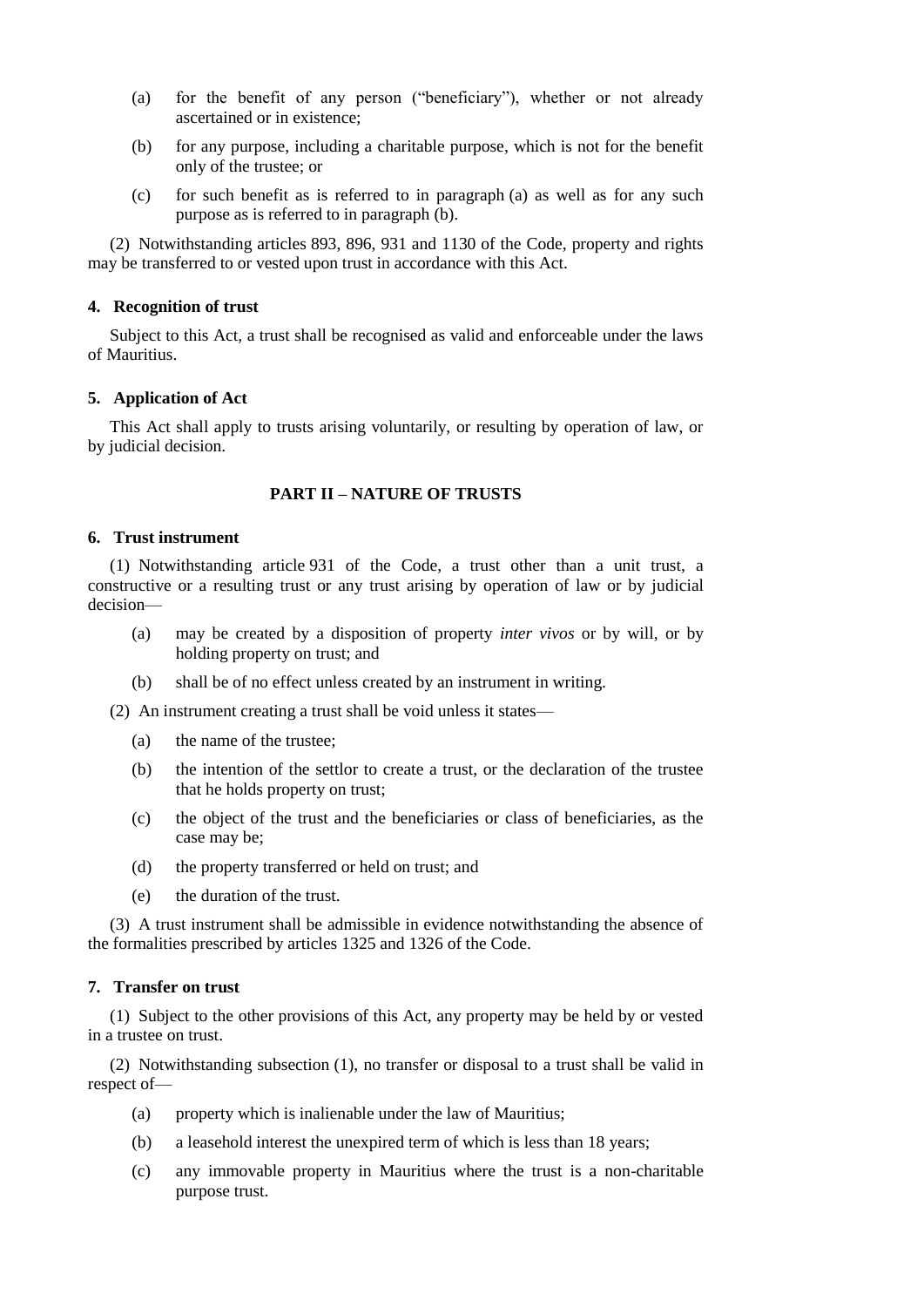(3) Subject to the terms of the trust, a trustee may accept from any person property to be added to the trust property.

(4) Where a settlor declares a trust respecting a property which he does not own at the time of the declaration—

- (a) the trust is incompletely constituted at the time of the declaration and no rights or duties arise under the trust instrument;
- (b) unless earlier revoked, the trust shall be deemed to come into existence at the time the settlor becomes legally entitled to the property which was the subject of the declaration.
- (5) Article 931 of the Code shall not apply to any transfer of property on trust.

(6) The transfer or disposition on trust of property situated outside Mauritius, which if it had taken place in Mauritius would constitute a valid transfer or disposition of the property under this Act, shall not be declared void or invalid merely by reason that it contravenes the applicable law of the transfer or disposition, or the law of the transferor's domicile or nationality.

(7) The trustee shall not acquire a better title to the trust property than the one which the settlor or transferor had immediately before the transfer or disposition.

(8) Where property in Mauritius is transferred upon trust under the laws of Mauritius, the deed of transfer shall mention expressly the transferee in his capacity as trustee.

(9) No transfer of property to a trustee on trust shall be valid otherwise than in accordance with the formalities prescribed for such transfer.

# **8. The settlor**

(1) Subject to the other provisions of this section, any person who has the legal capacity to contract may create a trust.

(2) A settlor may also be a trustee, a beneficiary, a protector or an enforcer, but shall not be the sole beneficiary of a trust of which he is a settlor.

(3) A settlor, who is a non-citizen and who transfers or disposes of assets to a trust, shall be deemed to have had the capacity to do so, where at the time of the transfer or disposal, he is of full age and of sound mind under—

- (a) the laws of Mauritius;
- (b) the laws of his domicile or of his nationality; or
- (c) the proper law of the transfer or disposition.

(4) Notwithstanding any enactment, where a non-citizen transfers or disposes of property on trust, the transfer or disposition shall not be set aside, avoided, or otherwise declared invalid or ineffective by virtue of any rule or law of his domicile or nationality relating to inheritance or succession or any rule or law of a similar nature, or any rule or law restricting the right of a person to dispose of his property during his lifetime so as to preserve such property for distribution at his death, or any rule or law having similar effect.

#### **9. Duration of trust**

(1) The duration of a trust other than a purpose trust shall not exceed 99 years from the date of its coming into existence, unless it is earlier terminated.

(2) Notwithstanding article 900-1 of the Code or any other enactment, a purpose trust, whether charitable or not, may be of perpetual duration.

[Amended 20/11 (cio 16/7/11).]

(3) The terms of a non-charitable purpose trust shall limit its duration to a term not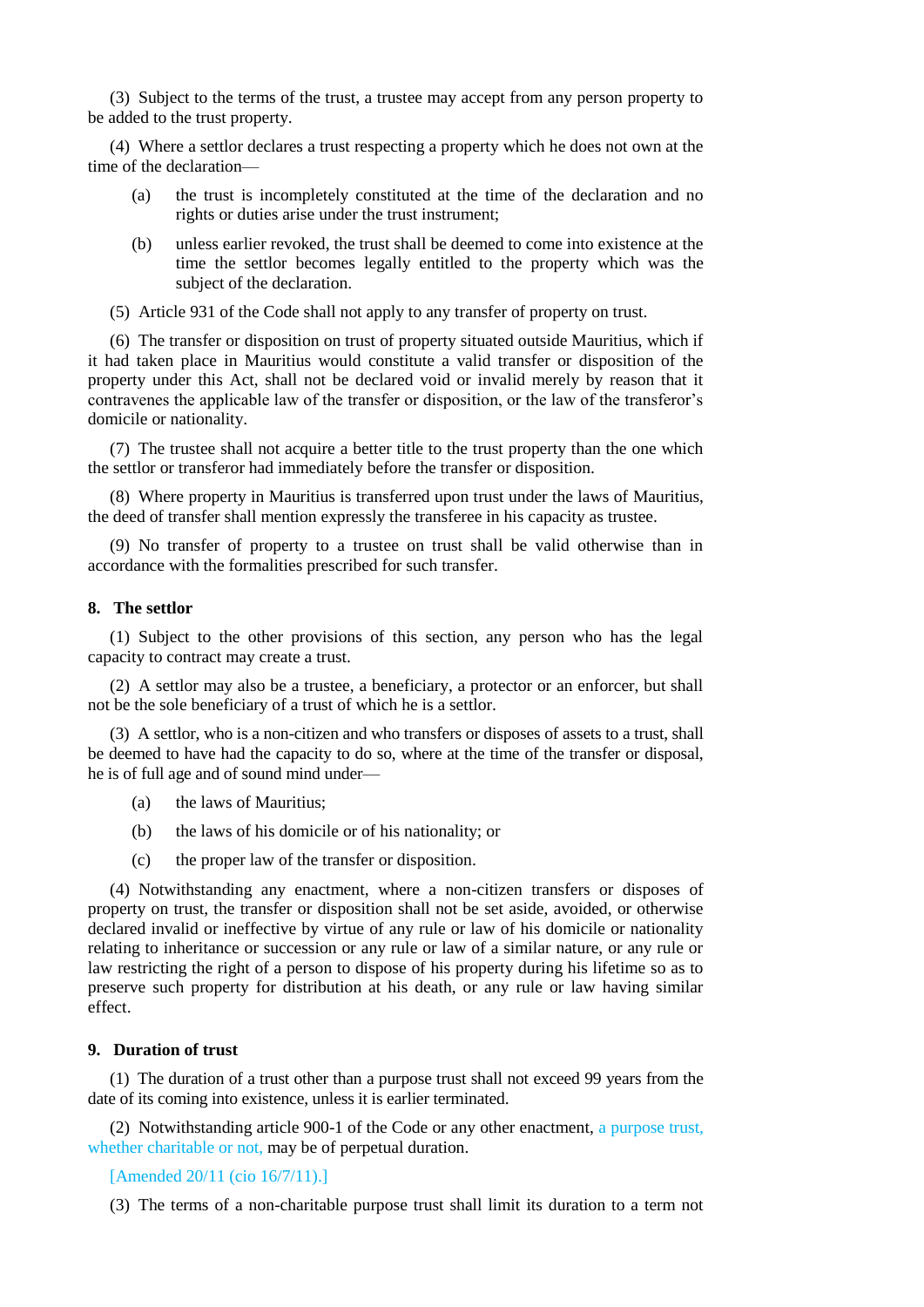exceeding 25 years.

### [S. 9 amended by s. 31 of Act 20 of 2011 w.e.f. 16 July 2011.]

#### **10. Accumulation of income**

(1) Subject to subsection (2), the terms of a trust may direct or authorise the accumulation of all or part of the income of the trust for a period not exceeding the maximum duration of the trust.

(2) Where the trust property includes an immovable property situated in Mauritius, the accumulation period shall not exceed 25 years.

(3) Subject to any power of maintenance or advancement or other terms of the trust, income which is not accumulated shall be distributed.

#### **11. Avoidance of trust**

(1) Unless a trust contains an express power of revocation, it shall be deemed to be irrevocable by the settlor and his legal representative.

(2) Notwithstanding—

- (a) article 1167 of the Code, any provision of the Bankruptcy Act, or any other law of Mauritius or any rule of law of any other jurisdiction;
- (b) the fact that the trust is voluntary, and is effected without consideration, or is made on or for the benefit of the settlor, the spouse or children of the settlor, or any of them,

a trust shall not be void or voidable or otherwise invalidated in the event of or by reason of the settlor's bankruptcy or liquidation of his property or in any action or proceedings against the settlor at the suit of his creditors.

(3) Notwithstanding subsection (2), the Court may declare a trust void, where it is established that the trust was made with the intent to defraud persons who were creditors of the settlor at the time when the trust property was vested in the trustee.

(4) No action under subsection (3) shall lie against the trustee of a trust after more than 2 years from the date of the transfer or disposal of the assets to the trust.

(5) Notwithstanding any rule of law relating to enforcement of judgments given by the Court of another jurisdiction, where the law of Mauritius is the proper law of a trust, the Court shall not vary it or set it aside or recognise the validity of any claim against the trust property pursuant to the law of another jurisdiction or the order of a Court of another jurisdiction in respect of—

- (a) the personal and proprietary consequences of marriage or the dissolution of marriage;
- (b) succession rights (whether testate or intestate) including the fixed shares of spouses, ascendants and descendants or relatives; or
- (c) the claim of creditors in an insolvency.

(6) For the purposes of subsections (2), (3) and (4), "trust" does not include a trust set up by a Mauritian national or a person domiciled in Mauritius.

#### **12. Validity of trust**

(1) Subject to this Act, a trust shall be valid and enforceable in accordance with its terms.

(2) A trust shall not be valid and enforceable where—

(a) it purports to do anything contrary to the law of Mauritius;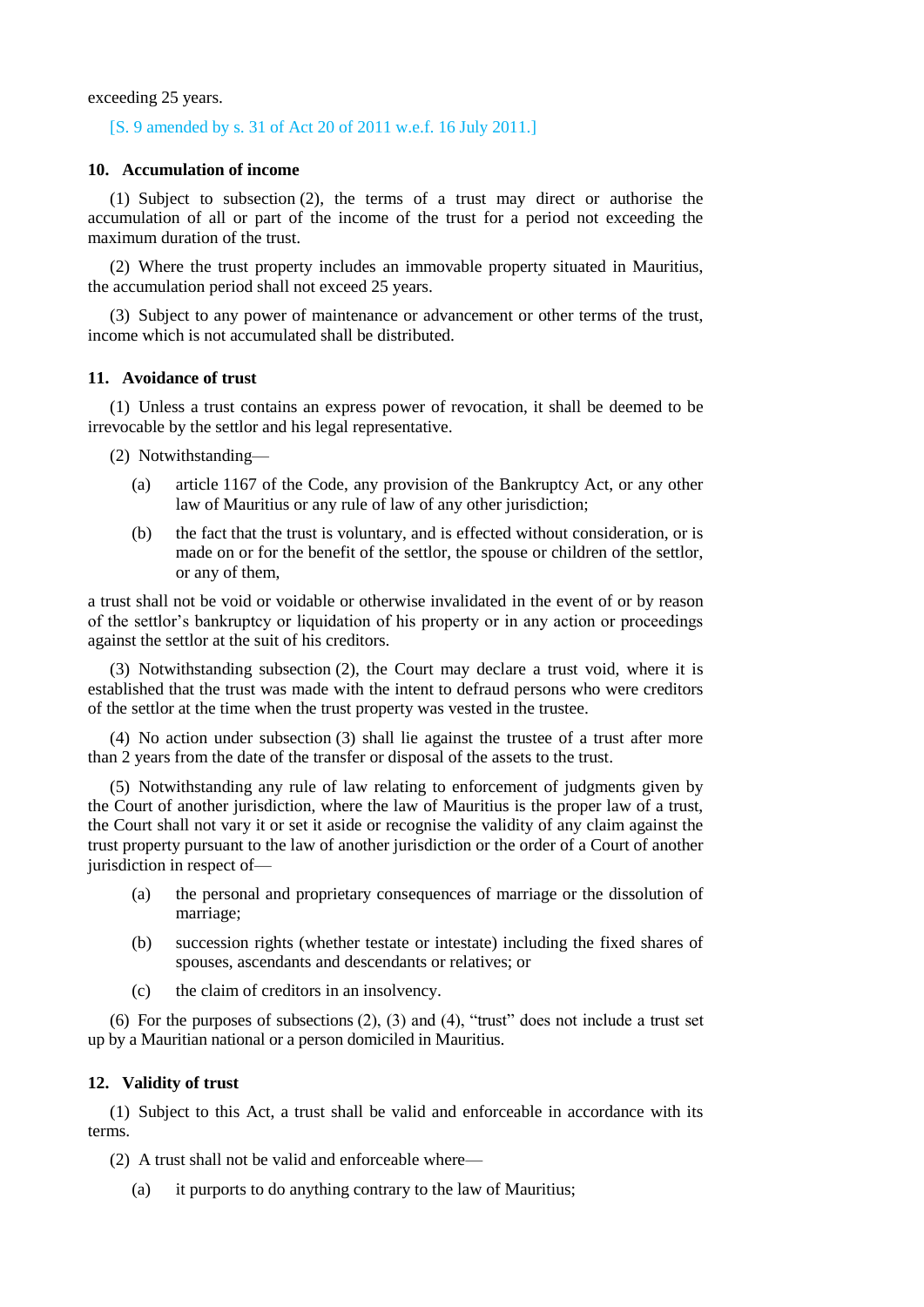- (b) it purports to confer any right or power or impose any obligation, the exercise of which or the carrying out of which is contrary to the laws of Mauritius;
- (c) it has no identifiable or ascertainable beneficiary , unless it is a purpose trust;
- (d) the Court declares that—
	- (i) it was established by duress, fraud, mistake, influence, misrepresentation or in breach of fiduciary duty;
	- (ii) it is immoral;
	- (iii) its terms are so uncertain that its performance is rendered impossible; or
	- (iv) the settlor had, at the time of its creation, no legal capacity to create such a trust.

(3) Where some of the terms of a trust are invalid but others are not—

- (a) in case the terms or purposes cannot be separated, the trust shall be invalid;
- (b) in case the terms can be separated, the Court may declare that the trust is valid as to the terms which are valid.

(4) Where a trust is created for 2 or more purposes of which some are lawful and others are not—

- (a) where the purposes cannot be separated, the trust shall be invalid;
- (b) where the purposes can be separated, the Court may declare that the trust is valid with regard to the purposes which are lawful.

(5) Where a trust is partially invalid, the Court may declare what property is to be held subject to the trust and what property is not.

(6) An application to the Court under this section may be made by any person having an interest in the trust.

# **13. Effect of invalidity on property**

Any property as to which a trust is invalid shall, subject to any order of the Court made under section 12 (6), be held by the trustees in trust for the settlor absolutely or, if he is dead, for his heirs and successors as if it had formed part of his estate at his death.

# **PART III – OBJECTS OF TRUST**

#### **14. Beneficiaries of a trust**

(1) A beneficiary shall be—

- (a) identifiable by name; or
- (b) ascertainable by reference to—
	- (i) a class; or
	- (ii) a relationship to another person, whether or not living at the time of the creation of the trust or at the time by reference to which, under the terms of the trust, members of a class are to be determined.
- (2) The terms of a trust may—
	- (a) provide for the addition of a person as beneficiary, or for the exclusion from benefit of a beneficiary; or
	- (b) impose an obligation upon a beneficiary as a condition of benefit.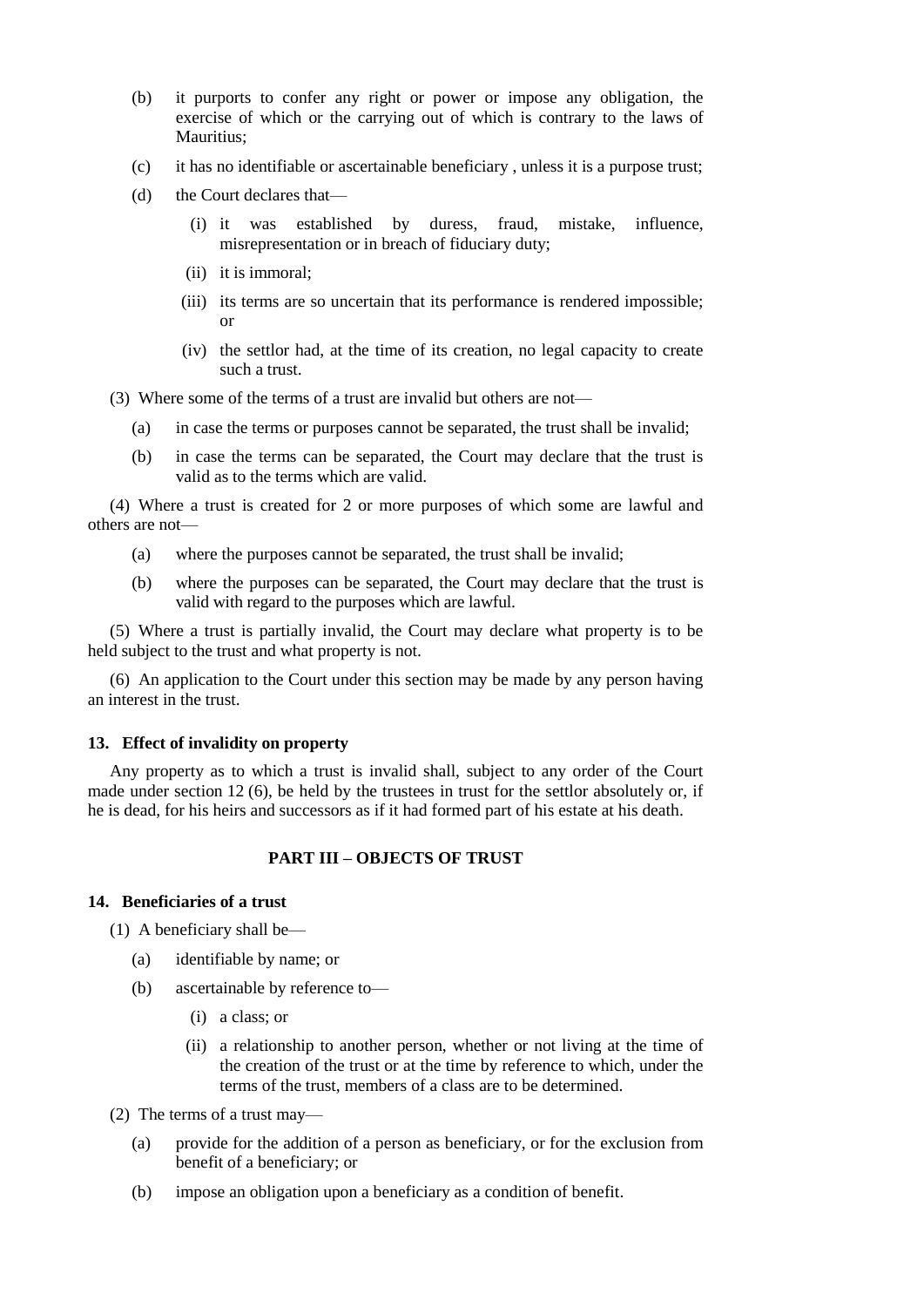# **15. Class interests**

Where a trust is in favour of a class of persons, subject to the terms of the trust—

- (a) the class shall be deemed to close when it is no longer possible for any other person to become a member of that class;
- (b) a woman over the age of 55 shall be deemed to be no longer capable of bearing a child; and
- (c) where the interest of the class relates to income, and no member of the class exists, the income shall be accumulated and retained until a member of the class comes into being or the class closes.

### **16. Disclaimer of beneficial interest**

(1) Subject to the terms of the trust, a beneficiary may disclaim his interest or any part of it, whether or not he has received any benefit from it.

(2) A disclaimer shall be in writing and, subject to the terms of the trust, may—

- (a) be temporary; and
- (b) where the disclaimer so provides, be revoked in the manner and circumstances specified in the disclaimer.
- (3) A disclaimer shall not be effective until received by a trustee.

### **17. Nature of beneficial interest**

(1) The interest of a beneficiary is movable property and, subject to the terms of the trust, freely transmissible.

(2) Subject to the terms of the trust, the interest of a beneficiary may be sold, pledged, charged, transferred or otherwise dealt with.

#### **18. Protective or spendthrift trust**

- (1) The terms of a trust may make the interest of a beneficiary subject to—
	- (a) termination;
	- (b) restriction on alienation of or dealing in that interest or any part of that interest;
	- (c) diminution, suspension or termination,

in the event of the beneficiary becoming insolvent or any of his property becoming liable to seizure or sequestration for the benefit of his creditors and such trust shall be known for the purposes of this Act as a protective or spendthrift trust.

(2) Where any property is directed to be held on protective or spendthrift trust for the benefit of a beneficiary, the trustee shall hold that property—

- (a) in trust to pay the income to the beneficiary until the interest terminates in accordance with the terms of the trust or a determining event occurs; and
- (b) if a determining event occurs, and while the interest of the beneficiary continues, in trust to pay the income to any of the following as the trustee shall in his absolute discretion appoint—
	- (i) the beneficiary and any spouse or child of the beneficiary;
	- (ii) if there is no such spouse or child, the beneficiary and the persons who would be entitled to the estate of the beneficiary if he had at the time of the payment died intestate and domiciled in Mauritius.
- (3) For the purpose of subsection (2), "determining event" means the occurrence of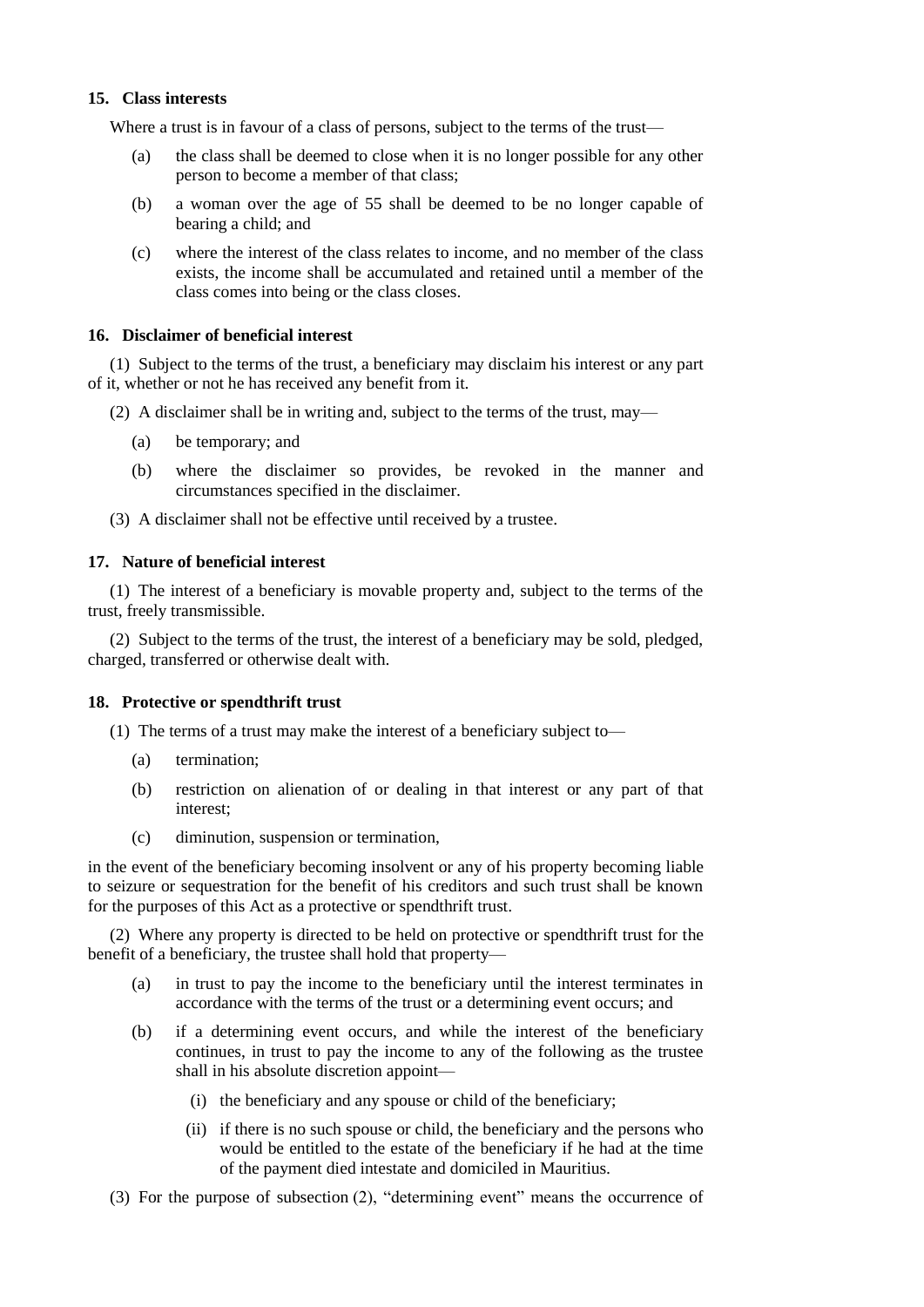any event, or any act or omission on the part of the beneficiary (other than the giving of consent to an advancement of trust property) which would result in the whole or part of the income of the beneficiary from the trust becoming payable to any person other than the beneficiary.

# **19. Purpose trust**

(1) A trust may be created for a purpose, notwithstanding the absence of any beneficiary.

(2) A purpose trust shall not be valid and enforceable except where—

- (a) the purpose, whether charitable or not, for which the trust is created is—
	- (i) specific, reasonable and capable of fulfilment;
	- (ii) not immoral, unlawful or contrary to public policy;
- (b) the terms of the trust provide for the appointment of an enforcer who is capable of enforcing the trust and for the appointment of a successor to an enforcer;
- (c) at least one trustee is a qualified trustee;
- (d) the instrument creating the trust provides for the disposition of surplus assets of the trust upon its termination whether by expiry on a specified date or on the occurrence of a specified event, or for any other cause.

(3) The transfer to or vesting in a non-charitable purpose trust of immovable property situated in Mauritius shall be void and of no effect.

(4) Where a qualified trustee has reason to believe that a person who is appointed to enforce a purpose trust is dead, is unwilling, refuses or is unfit to act or is incapable of acting, he shall as soon as practicable inform the Attorney-General in writing of the fact.

(5) On being satisfied of the inability of the enforcer in terms of subsection (4), the Attorney-General shall within 90 days appoint the successor to the enforcer under the terms of the trust as enforcer, or in his absence or his refusal or inability for any reason, a fit and proper person to be enforcer of the purpose trust.

(6) A purpose trust created by a Mauritian national shall be void except where the appointment of the enforcer and his designated successor is approved by the Commission.

### **20. Charitable trust**

(1) For the purposes of this Act, a trust shall be deemed to be charitable where the trust has as its exclusive purpose or object one or more of the following—

- (a) the relief of poverty;
- (b) the advancement of education;
- (c) the advancement of religion;
- (d) the protection of the environment;
- (e) the advancement of human rights and fundamental freedoms;
- (f) any other purpose beneficial to the public in general.

(2) A trust established for one or more of the objects or purposes referred to in subsection (1) shall be deemed to be charitable notwithstanding that—

- (a) the object or purpose may not be of a public nature or for the benefit of the public, but may benefit a section of the public, or members of the public, or that it may also benefit privately one or more persons or objects within a class of persons not resident in Mauritius;
- (b) the trust is liable to be modified or terminated whether by the exercise of a power of appointment or disposition of assets;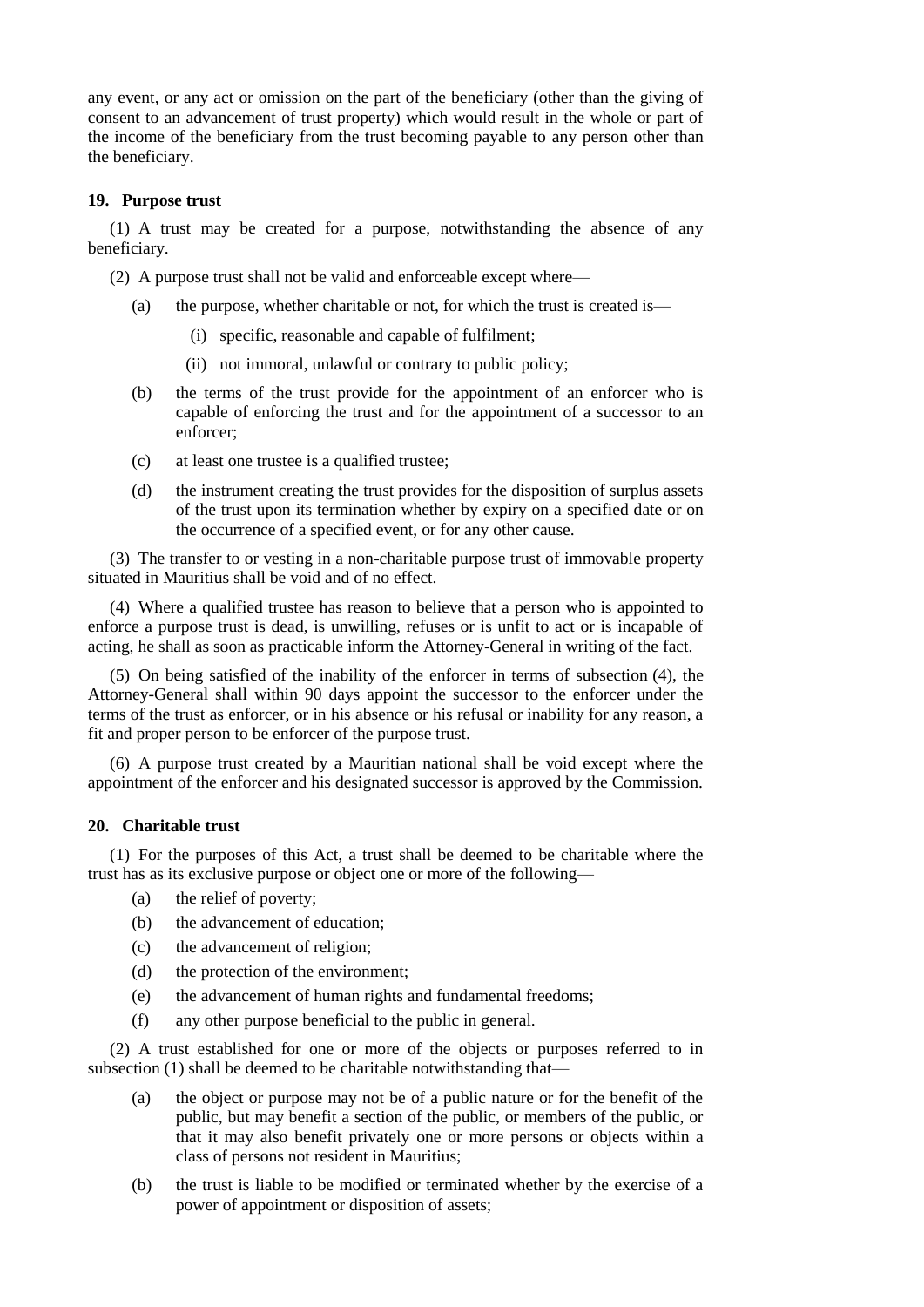- (c) the trustee has the power to defer the distribution of the benefits to any charity or other beneficiary of the trust for a period not exceeding the duration of the trust;
- (d) the trust may be discretionary; or
- (e) the charitable objects are pursued in Mauritius or elsewhere and are beneficial to the community in Mauritius or elsewhere.
- (3) Articles 910 and 911 of the Code shall not apply to a charitable trust.

# **21. Enforcers**

(1) There shall be appointed under the terms of a purpose trust an enforcer whose duty shall be to enforce the trust in accordance with its terms and purposes.

(2) No person shall at any time act as both trustee and enforcer of the same trust.

(3) An appointment as enforcer shall be of no effect unless the appointment has been accepted by the enforcer, and in the case of a purpose trust created by a Mauritian national, the appointment has been approved by the Commission.

(4) An enforcer shall not—

- (a) place himself in a position which may conflict with his duties to enforce the purposes of the trust;
- (b) derive directly or indirectly any profit by reason of his appointment other than any reasonable fee for his service and for any reasonable expenses which he may have incurred in the discharge of his duties;
- (c) enter on his own account into any dealing with the trustee of the purpose trust or in relation to the trust property of the purpose trust of which he is an enforcer.

(5) An enforcer may resign his office and his resignation shall take effect on the delivery of notice in writing to the trustee of the purpose trust.

(6) An enforcer shall be provided, in addition with any documents, accounts or other information to which he may be entitled under the terms of the purpose trust, with—

- (a) annual accounts of the trust;
- (b) copies of the trust instrument setting up the purpose trust and any deed or documents referred to in the instrument; and
- (c) legal opinions and advice received by the trustees.

(7) The resignation of an enforcer shall not release the enforcer from any liability in relation to the trust arising before his resignation.

(8) An enforcer shall cease to act as enforcer of the trust—

- (a) as from the effective date of his resignation;
- (b) by virtue of any term in the trust which has as effect the termination of his appointment as enforcer;
- (c) upon his removal by the Court; or
- (d) as from the date on which he takes appointment as trustee of the same trust.

# **22. Immovable property in Mauritius**

(1) Unless approved by the Prime Minister under the Non-Citizens (Property Restriction) Act—

- (a) any transfer or vesting of an immovable property situated in Mauritius to, or in, a trust of which a beneficial interest is held by a non-citizen;
- (b) the appointment of a non-citizen as beneficiary of a trust the trust property of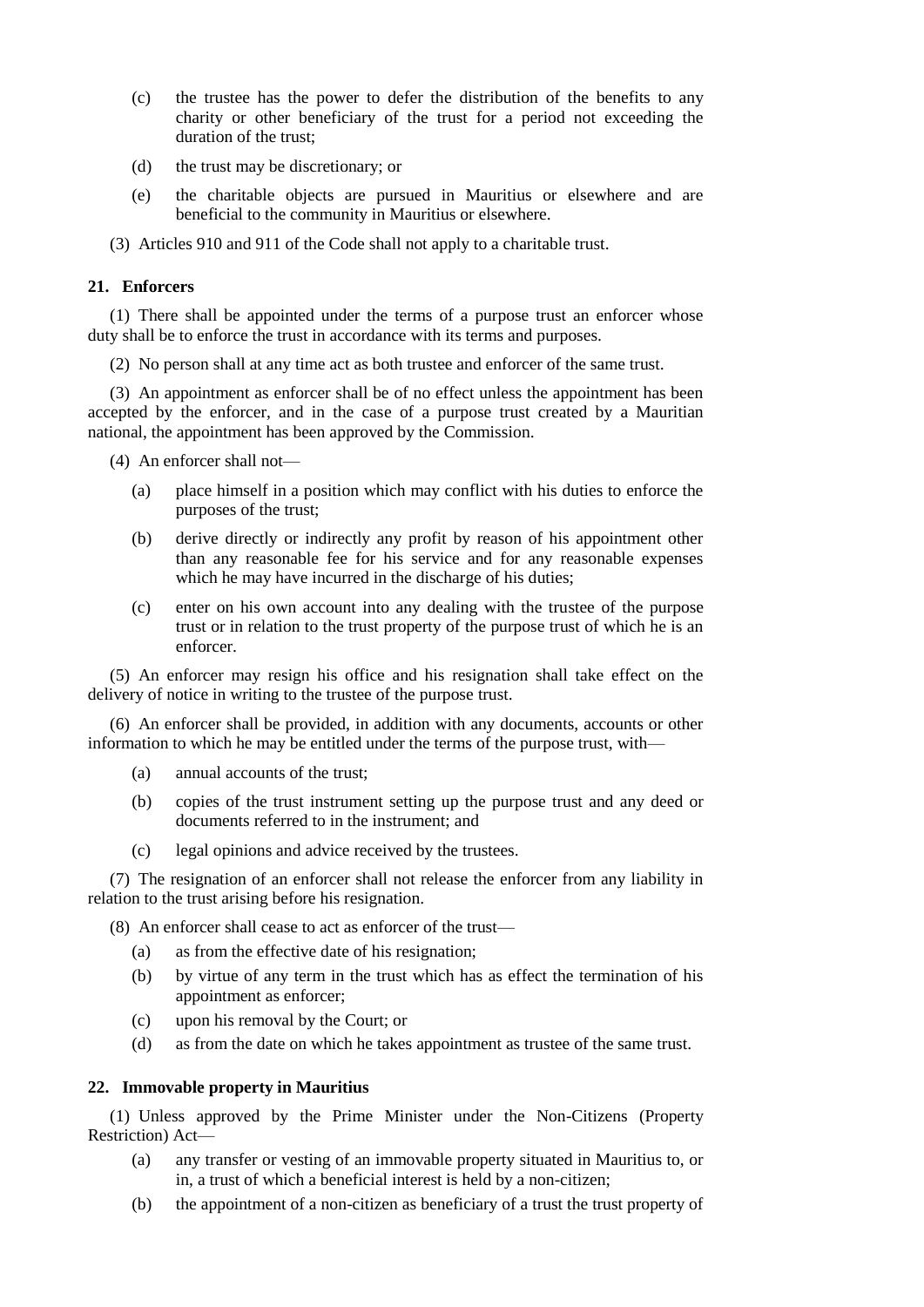which includes immovable property situated in Mauritius,

shall be void and of no effect.

(2) Notwithstanding any term of the trust, a trustee, except with the approval of the Prime Minister, shall not make any distribution or any payment from the trust, whether of income or capital, whether by way of maintenance, advancement or otherwise, to a beneficiary who is a non-citizen where the trust property includes an immovable property situated in Mauritius.

(3) Where a qualified trustee becomes aware of a breach of any provisions of this section, it shall forthwith report the matter to the Attorney-General who may apply to the Judge in Chambers for an order vesting the immovable property situated in Mauritius in the Curator of Vacant Estates, or for such other order as he thinks fit.

# **PART IV – TRUSTEES AND PROTECTORS**

### **23. Appointment of trustees**

(1) No person shall be appointed as trustee of a trust other than—

- (a) a person of full age who has the legal capacity to contract;
- (b) a body corporate permitted under its statute to act as trustee.

(2) A trustee shall not hold a beneficial interest under the trust of which he is a trustee except where he is not—

- (a) the sole trustee of the trust; or
- (b) the sole beneficiary under the trust.

# **24. Protector of trust**

(1) The terms of a trust may provide—

- (a) for the office of protector of the trust, whose functions shall be to advise the trustee of the trust, and who shall have such powers as may be conferred;
- (b) that the exercise by the trustees of any of their powers and discretions shall be subject to the prior consent of the protector.

(2) The trust instrument may appoint as protector, any person of full age and of sound mind, including the settlor, or any body corporate, firm, partnership or group of persons, whether incorporate or unincorporate.

(3) Unless otherwise provided in the terms of the trust, the protector shall have the power to—

- (a) remove a trustee and appoint a new or additional trustee;
- (b) determine the law of the jurisdiction which shall be the proper law of the trust;
- (c) change the forum of administration of the trust;
- (d) withhold consent to specified actions of the trustees either conditionally or unconditionally.

(4) A person exercising any of the powers referred to in subsection (3) shall not by reason only of the exercise of the power be deemed to be a trustee, and unless otherwise provided under the terms of the trust, shall not be liable to the beneficiaries or the trustees for the *bona fide* exercise of the power.

- (5) The protector of a trust may also be a settlor, trustee or beneficiary of the trust.
- (6) Where there is more than one protector of a trust, any functions conferred on the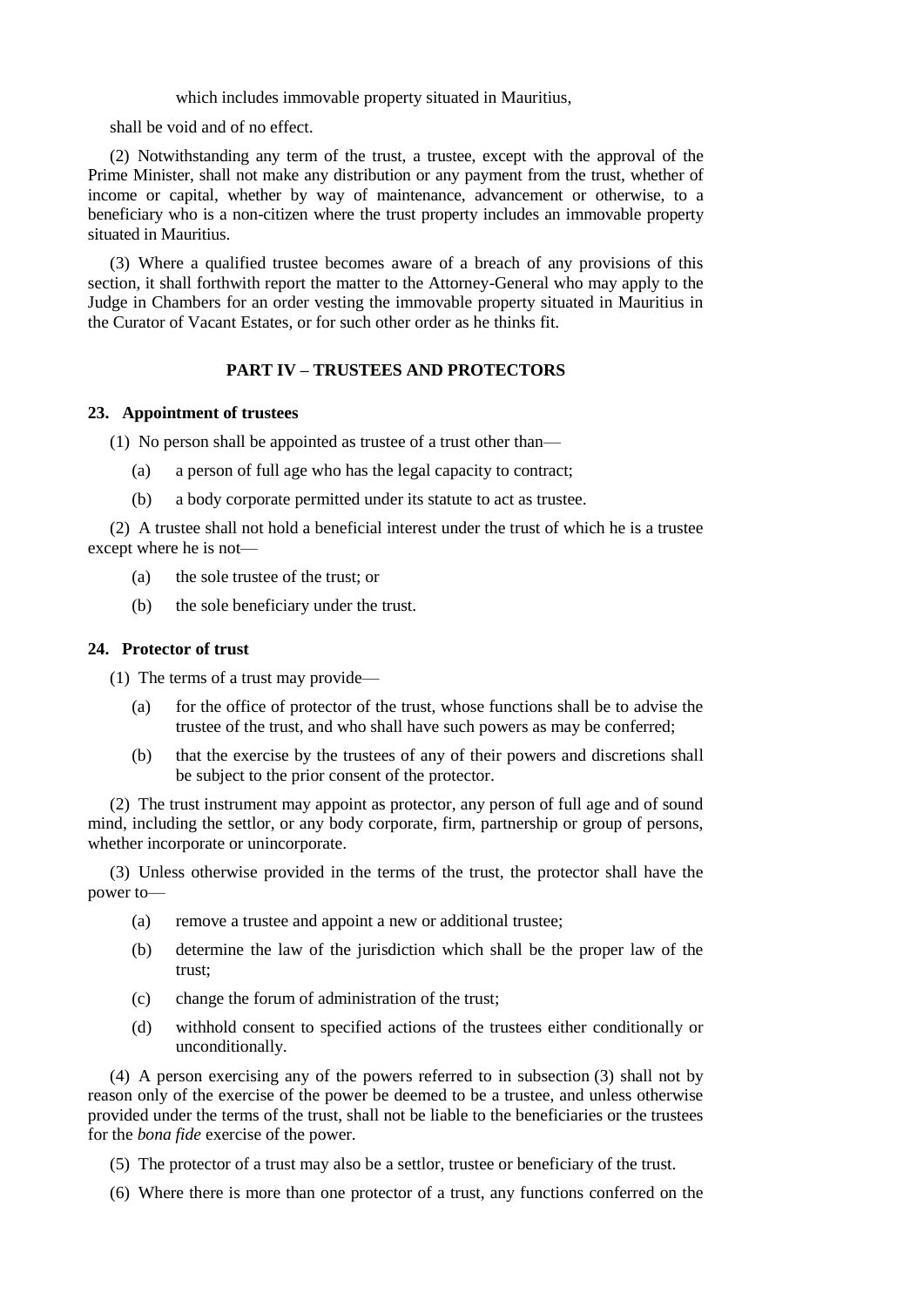protectors may be exercised, subject to the terms of the trust, by a majority of the number of protectors.

(7) A protector who dissents from a decision of the majority of protectors may require his dissent to be recorded in writing.

#### **25. Custodian trustee**

(1) The terms of a trust may provide for the appointment of a custodian trustee which shall be a firm, partnership or body corporate.

(2) Subject to the terms of the trust—

- (a) the trust property shall be vested in the custodian trustee as if the custodian trustee were the sole trustee;
- (b) notwithstanding the vesting of the trust property in the custodian trustee, the management of the trust property and the exercise of all powers and discretions exercisable by the trustee under the trust shall remain vested in the managing trustee;
- (c) the sole function of the custodian trustee shall be to hold the trust property, invest its funds and dispose of the assets as the managing trustee may direct, for which purpose the custodian trustee shall execute all such documents and perform all such acts as are necessary;
- (d) where there is more than one managing trustee, a direction given by the majority of them shall be valid as if given by all of the managing trustees.

(3) The custodian trustee shall not be liable for acting on the direction given by the managing trustee except where the custodian trustee had reason to believe that the direction so given—

- (a) is in contravention of any law, rule or regulation;
- (b) is contrary to the terms of the trust;
- (c) is contrary to sound commercial practice; or
- (d) is otherwise objectionable.

(4) Where the custodian trustee is of opinion that the direction of the managing trustee cannot be complied with for any reason referred to in subsection (3), it may apply to the Court as a person having an interest in the trust for a direction and the Court shall make such order as it thinks proper.

(5) The custodian trustee shall not be liable for any act or default committed by the managing trustee.

(6) All actions and proceedings relating to the trust property shall be brought or defended in the name of the custodian trustee at the instruction of the managing trustee, and the custodian trustee shall recover any costs and expenses from the trust property.

(7) No person dealing with the custodian trustee shall be concerned to inquire as to the concurrence or otherwise of the managing trustee or be affected by notice of the fact that the managing trustee has not concurred in any decision or direction.

#### **26. Managing trustee**

(1) The terms of a trust may provide for the appointment of a managing trustee having the role and functions to manage the trust without being vested with the trust property which is vested in a custodian trustee.

(2) Where the terms of a trust reserve the exercise of any of the trustees' powers to the managing trustee, no other trustee shall be liable for any of the decisions, acts or transactions of the managing trustee to the extent that they amount to exercise of powers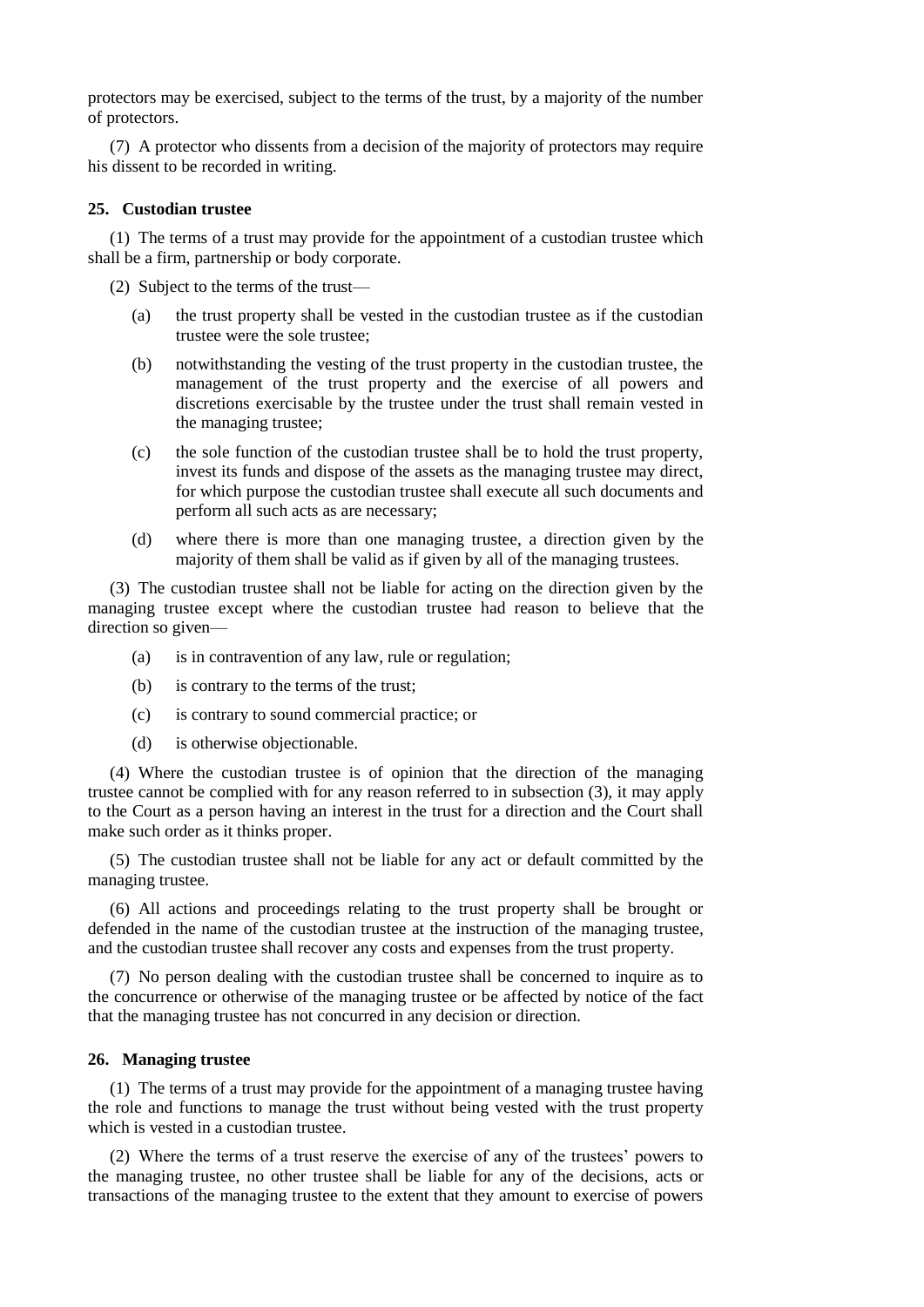so reserved.

#### **27. Letters or memoranda of wishes**

(1) The settlor of a trust may give to the trustees a letter of his wishes or the trustees may prepare a memorandum of the wishes of the settlor with regard to the exercise of any functions conferred on the trustees by the terms of the trust.

(2) A beneficiary of a trust may give to the trustees a letter of his wishes or the trustees may prepare a memorandum of the wishes of the beneficiary with regard to the exercise of any functions conferred on the trustees by the terms of the trust.

(3) Where a trust is in favour of a class of persons, any member of that class may give to the trustees a letter of his wishes or the trustees may prepare a memorandum of the wishes of that member with regard to the exercise of any functions conferred on the trustees by the terms of the trust.

(4) Where a letter of wishes or a memorandum of wishes is given to or prepared by the trustees of a trust, the trustees—

- (a) may have regard to that letter or memorandum in exercising any functions conferred upon them by the terms of the trust; but
- (b) shall not be accountable in any way for their failure or refusal to have regard to that letter or memorandum.

(5) No fiduciary duty or obligation shall be imposed on a trustee merely by the giving to him of a letter of wishes or the preparation by him of a memorandum of wishes.

### **28. Number of trustees**

(1) The number of trustees of a trust shall not exceed 4 of whom, at any one time, at least one shall be a qualified trustee.

(2) A trust shall not terminate or the number of trustees is be invalid on the ground that—

- (a) there is no trustee or the number of trustees is less than the number required by subsection (1) or by the terms of the trust;
- (b) there is no qualified trustee in relation to the trust.

(3) Where the number of trustees is less than the number required by the terms of the trust, the necessary number of additional trustees shall be appointed.

(4) Where at any time there is no qualified trustee of a trust, any person having an interest in the trust may apply to the Judge in Chambers for the appointment of a qualified trustee nominated in the application.

(5) The Judge—

- (a) on being satisfied that notice of the application has been served on the existing trustees;
- (b) having ascertained that the person nominated is qualified and willing to act; and
- (c) after hearing the Commission or its representative,

may appoint that person as a trustee.

(6) Until the required number is reached, or a qualified trustee is appointed, the existing trustee shall act only for the purpose of preserving the trust property.

#### **29. New or additional trustees**

(1) Where the terms of a trust contain no provision for the appointment of an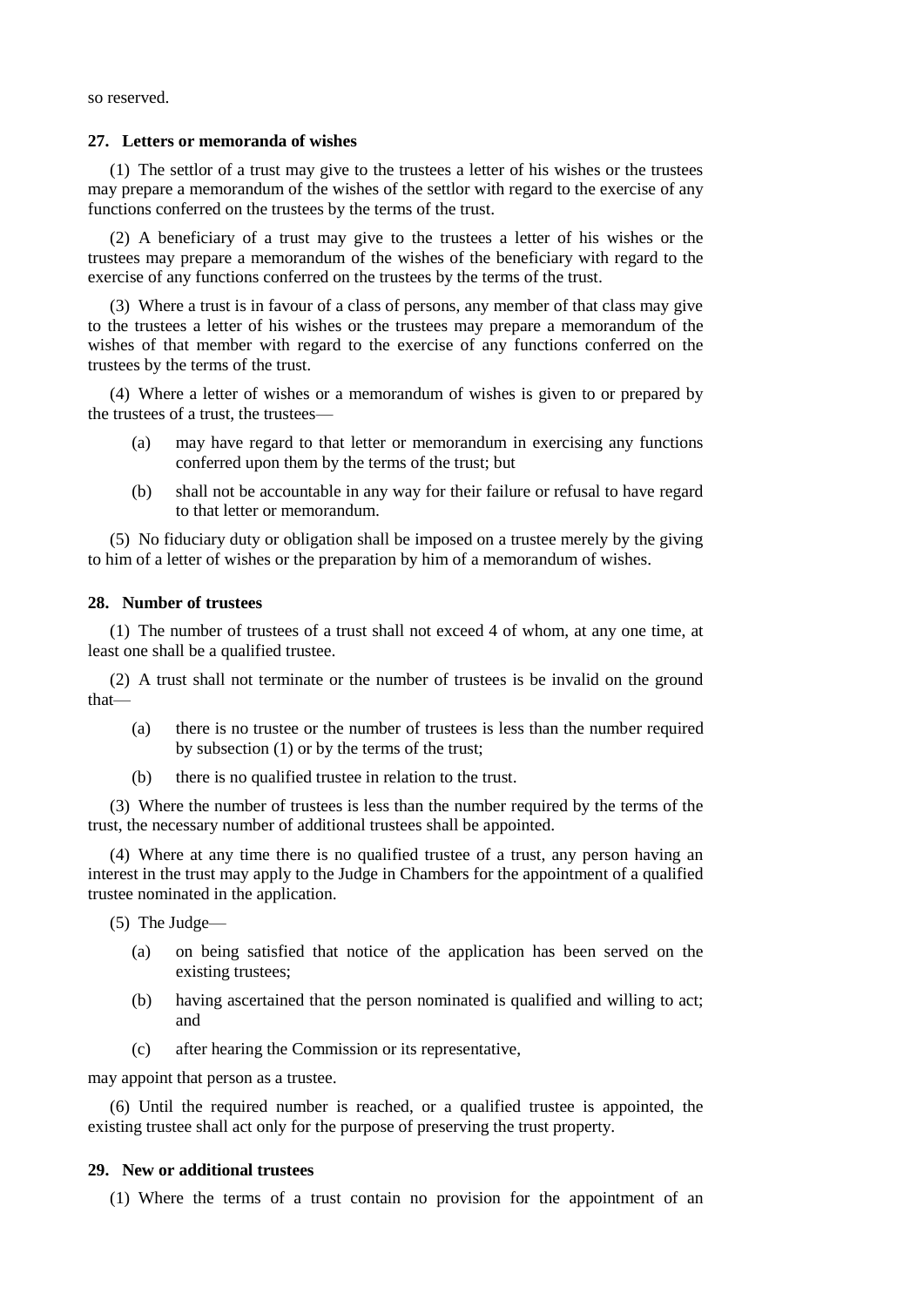additional trustee, or in the absence of a protector or a power by the protector to make the appointment, such a trustee may be appointed by the persons in the following order—

- (a) the remaining trustees;
- (b) the last remaining trustee;
- (c) the personal representative or liquidator of the last remaining trustee; or
- (d) in the absence of any of the persons referred to in paragraphs (a) to (c), by the Judge in Chambers, on application by the person having an interest.

(2) Subject to the terms of the trust, a trustee appointed under this section has the same functions, and may act in all respects, as if he had been originally appointed a trustee.

(3) A trustee with power to appoint a new or additional trustee who refuses or fails to exercise the power may be removed from office by the Judge in Chambers, on application by a person having an interest.

(4) On the appointment of a new or additional trustee, the trust property shall be deemed to vest in him jointly with his co-trustee, if any, without any conveyance or assignment.

(5) No vesting of trust property in a trustee on the death, retirement or removal of a trustee shall be construed as a transfer of property or shall give rise to the levying of any tax or duty under any enactment.

### **30. Acceptance by trustee**

(1) A person appointed as trustee may refuse the appointment, but where he knowingly intermeddles with the trust or its affairs, he shall be deemed to have accepted it.

(2) A person appointed as trustee may, within 3 months of being informed of the appointment—

- (a) disclaim the appointment by notice in writing to the settlor or to the other trustees; or
- (b) where the settlor is dead or cannot be found, and there are no other trustees, apply to the Court for relief from the appointment, whereupon the Court may make such order as it thinks fit.

(3) Any person who fails to disclaim appointment or to apply for relief within the period prescribed under subsection (2) shall be deemed to have accepted the appointment.

### **31. Resignation or removal of trustee**

(1) A trustee other than a sole trustee may resign his office by delivering a written notice of resignation to his co-trustees.

(2) A trustee shall cease to be a trustee immediately upon—

- (a) the delivery of a notice of resignation under subsection (1);
- (b) his removal from office by the Court;
- (c) the coming into effect of, or the exercise of a power under, the terms of the trust under or by which he is removed from or otherwise ceases to hold his office.

(3) A person who ceases to be a trustee under this section shall do everything necessary to vest the trust property in the new or continuing trustees.

(4) When a trustee resigns or is removed—

(a) he shall, subject to paragraph (b), duly surrender all trust property held by or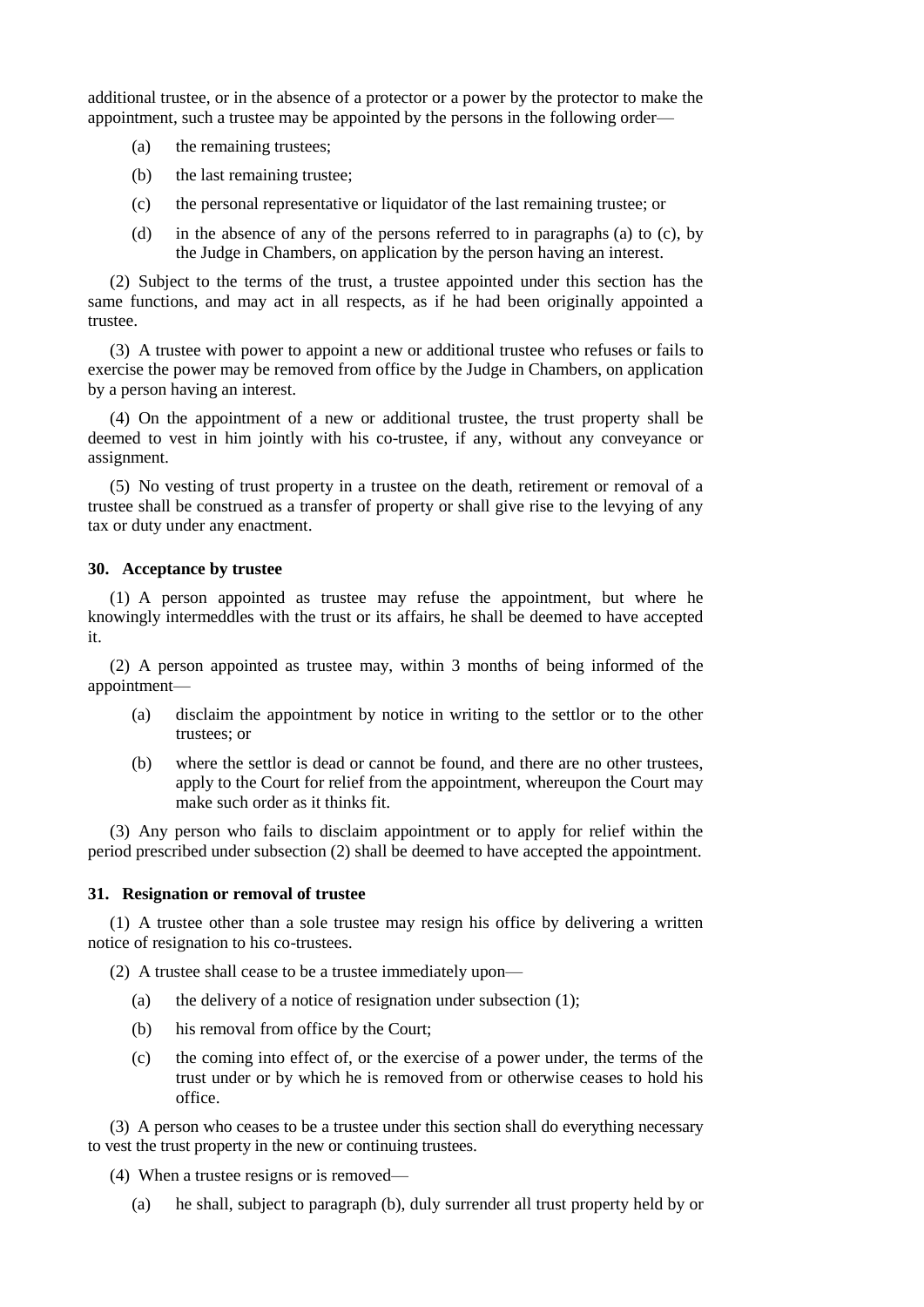vested in him or otherwise under his control;

(b) where so permitted by the terms of the trust, he may require that he be provided with reasonable security for liability (existing, future, contingent or otherwise) before surrendering the trust property.

(5) A trustee who complies with subsection (4) (a) shall be relieved of liability to any beneficiary, trustee or other person interested under the trust for any act or omission in relation to the trust property or to his functions as a trustee, except any liability—

- (a) arising from a breach of trust to which the trustee (or, in the case of a corporate trustee, any of its officers or employees) was a party or was privy;
- (b) in respect of any action to recover from the trustee (or, in the case of a corporate trustee, any of its officers or employees) trust property or the proceeds thereof in his possession.

# **32. Nature of trustee's interest**

(1) Subject to subsection (2)—

- (a) the interest of a trustee or protector in the trust property is limited to that which is necessary for the proper performance of the trust; and
- (b) the trust property does not form part of the estate of the trustee or of the protector.

(2) Where a trustee or a protector of a trust is also a beneficiary of the trust, subsection (1) does not apply to his interest as a beneficiary.

(3) Where a trustee or a protector becomes bankrupt, or upon his property becoming liable to arrest, seizure, forfeiture, expropriation or similar process of law, his creditors shall have no recourse against the trust property except to the extent that the trustee or the protector himself has a claim against it or a beneficial interest in it.

# **33. Disclosure by trustee**

(1) Subject to the other provisions of this section, a trustee shall, on receipt of a request, provide accurate information as to the state and amount of the trust property and the conduct of the trust administration—

- (a) to the Court;
- (b) to the settlor, enforcer, or protector of the trust, unless the trustee has reason to believe that such person is making the request under duress;
- (c) where the terms of the trust so authorise—
	- (i) to any beneficiary of the trust of full age who has legal capacity and having a vested interest in the trust;
	- (ii) to any charity for the benefit of which the trust was established.

(2) Except where ordered by the Court or a Judge in Chambers for a reason specified in subsection (3) and subject to section  $36(1)$ , a trustee shall keep as confidential and shall not be required to disclose to any person not legally entitled to it under subsection (1), or be required to produce or divulge to any Court, tribunal, committee of enquiry or other authority in Mauritius or elsewhere, any information or document in his possession or under his control relating to—

[Amended 9/19 (cio 29/5/19).]

- (a) the state and amount or any other details of the trust property;
- (b) the conduct of the trust administration;
- (c) the trustee's deliberations as to the manner in which a power or discretion was exercised, or a duty conferred or imposed by the law or by the terms of the trust was performed;
- (d) the reason for any particular exercise of such power or discretion or performance of duty or the material upon which such reason will be or might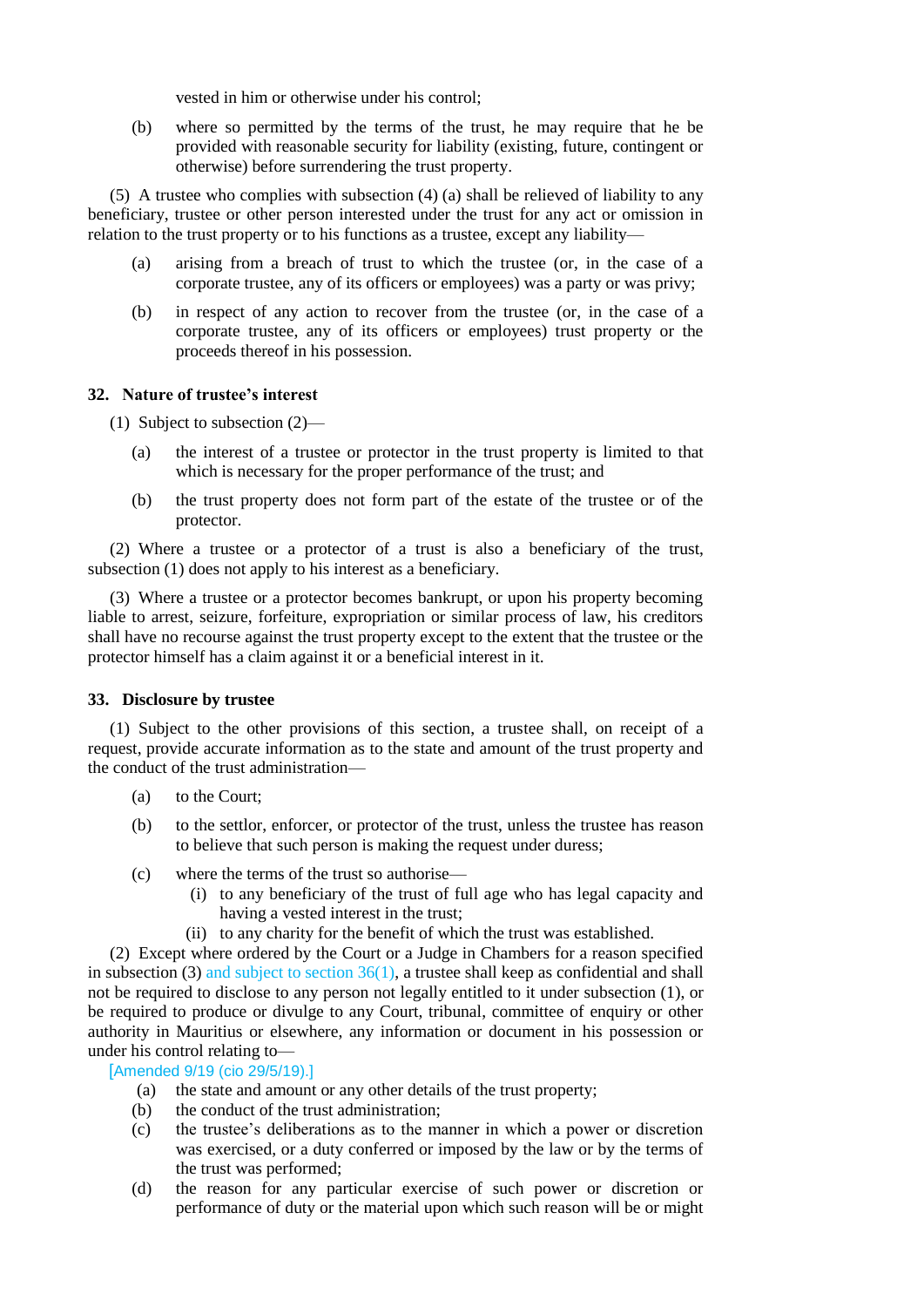have been based; or

(e) the exercise or proposed exercise of such power or discretion or the performance or proposed performance of such duty.

(3) Notwithstanding any other enactment, the Court or the Judge in Chambers shall not make an order for disclosure or production of any confidential information referred to in subsection (2), except on an application made by an investigatory authority and on being satisfied that the confidential information is bona fide required for the purpose of an enquiry relating to, or a trial regarding, a financial crime.

[RR 9/19 (cio 29/5/19).]

- (4) This section shall be without prejudice to—
	- (a) the obligations of Mauritius under any international treaty, convention or agreement, and to the obligations of any public sector agency under any international arrangement or concordat;
	- (b) such disclosure as is necessary for the purpose of administering this Act and the Financial Services Act, or of discharging a function under these enactments.

(5) Where on application by a person having an interest in the trust, the Court is satisfied that the disclosure is *bona fide* required for the purpose of any civil proceedings, the Court may order the disclosure of information or document or part of it, subject to such conditions as it thinks fit to impose for the purpose of protecting the information or document so obtained from abuse.

(6) In this section –

"investigatory authority" has the same meaning as in the Financial Intelligence and Anti-Money Laundering Act.

[Added 9/19 (cio 29/5/19).]

### **34. Corporate trustee**

A body corporate may as trustee—

- (a) act in connection with a trust by a resolution of its board of directors or other governing body; or
- (b) by such a resolution, appoint an officer or employee to act on its behalf in connection with the trust.

### **35. Notice of other trusts**

(1) A trustee shall not, in the absence of fraud, be affected by notice of any instrument, matter, fact or thing in relation to a trust if he obtained notice of it by reason of his acting or having acted for the purposes of another trust.

(2) A trustee of a trust shall disclose to his co-trustees any interest which he has as trustee of another trust if any transaction in relation to the former trust is to be entered into with the trustees of the other trust.

# **36. Dealings with third parties**

(1) Notwithstanding any enactment, where, in a transaction or matter affecting a trust, a trustee informs a third party that he is acting as trustee, a claim by the third party in respect of the transaction or matter shall, subject to subsection (3), extend only to the trust property.

(2) If the trustee fails to inform the third party that he is acting as trustee, he shall—

(a) incur personal liability to the third party in respect of the transaction or matter; and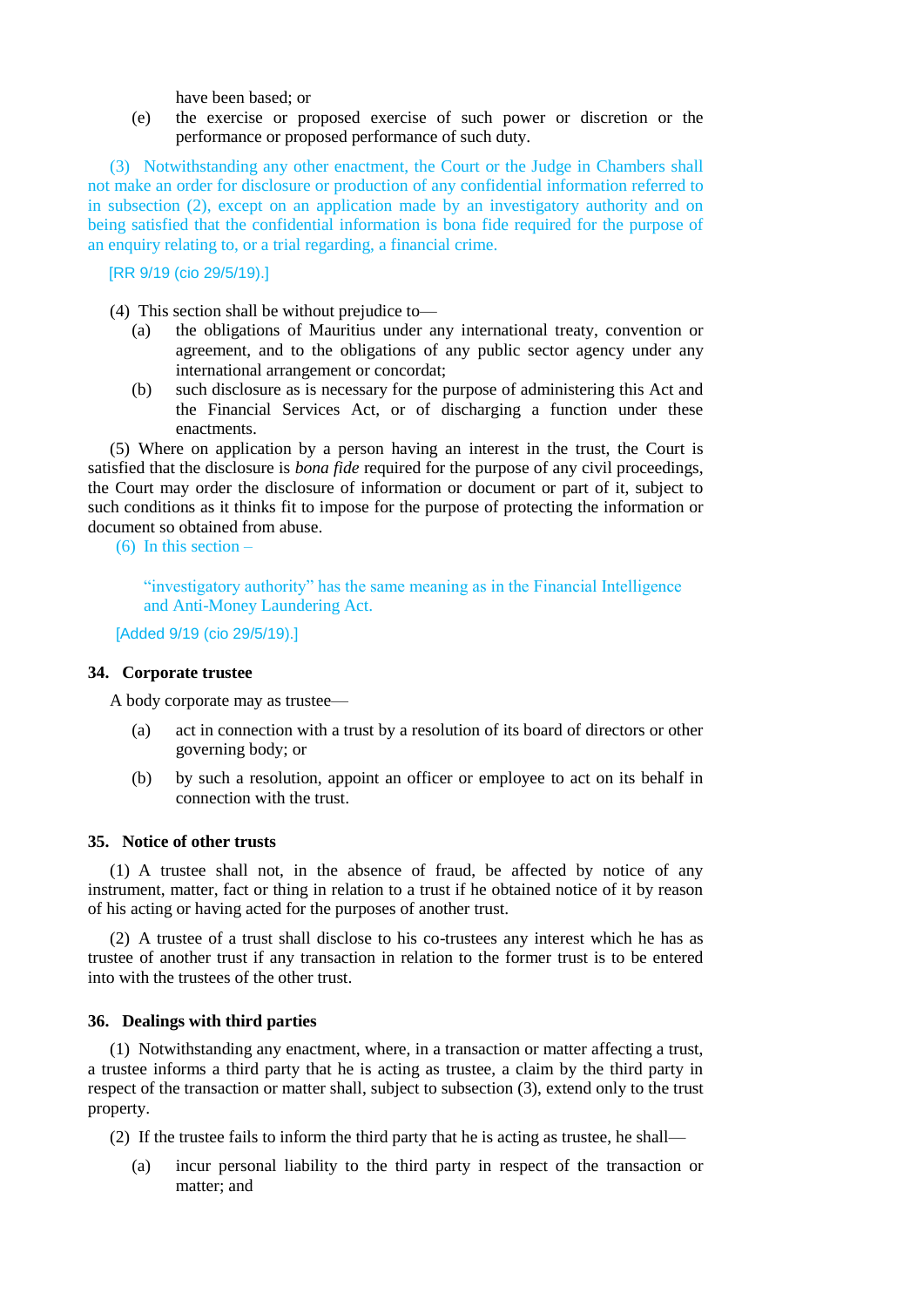(b) have a right of indemnity against the trust property in respect of his personal liability, unless he acted in breach of trust.

(3) A *bona fide* purchaser for value without notice of a breach of trust—

- (a) may deal with a trustee in relation to trust property as if the trustee were the beneficial owner of the property; and
- (b) is not affected by the trusts on which the property is held.

(4) A third party paying or advancing money to a trustee is not concerned to see that—

- (a) the money is needed in the proper exercise of the trust functions;
- (b) no more than is needed is raised; or
- (c) the transaction or application of the money is proper.

(5) In this section "third party" means a person other than a settlor, enforcer, protector, trustee or beneficiary of the trust.

# **PART V – DUTIES OF TRUSTEES**

### **37. Fiduciary duties**

(1) A trustee shall, in the exercise of his functions, observe the utmost good faith and act—

- (a) with due diligence;
- (b) with care and prudence; and
- (c) to the best of his ability and skill.

(2) Subject to this Act, a trustee shall execute and administer the trust, and exercise his functions—

- (a) in accordance with the terms of the trust;
- (b) only in the interest of the beneficiaries or in fulfilment of the purpose of the trust.

(3) A trustee shall not use or deal with trust property for his own profit or for any purpose not connected with the trust.

(4) A trustee shall not—

- (a) derive, directly or indirectly, any profit from his trusteeship;
- (b) cause or permit any other person to derive such profit; or
- (c) on his own account, enter into any transaction with his co-trustees, or relating to the trust property, which may result in any such profit except—
	- (i) with the approval of the Court;
	- (ii) as permitted by this Act; or
	- (iii) as expressly provided by the terms of the trust.

#### **38. Duty relating to trust property**

(1) Subject to this Act and to the terms of the trust, a trustee shall preserve and enhance, so far as is reasonable, the value of the trust property.

(2) A trustee shall take all such steps as may be reasonably required with due regard to the nature and amount or value of the property, for the possession of all outstanding trust property and for the preservation of the trust property and the assertion or protection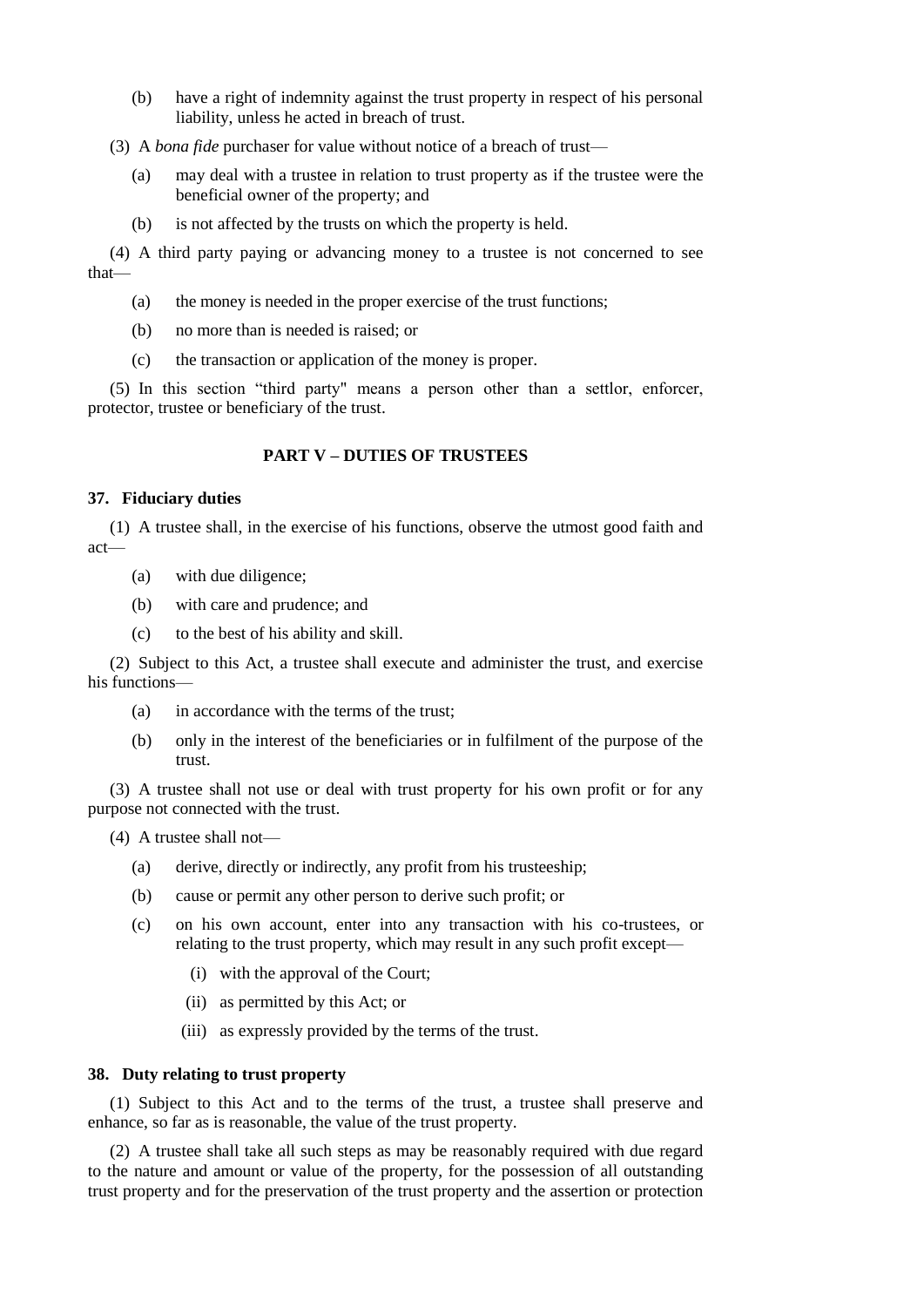of the title to it.

(3) (a) A trustee shall keep –

- (i) up-to-date and accurate accounts and records of his trusteeship; and
- (ii) a register of the names, in alphabetical order, and the last known address of each beneficiary and settlor of the trust, including a nonresident foreign trust administered by him.

(b) The records to be kept under paragraph  $(a)(i)$  shall include proper books, registers, accounts, records such as receipts, invoices and vouchers and documents such as contracts and agreements representing a full and true record of all transactions and other acts engaged in by the trust and shall be kept for a period of not less than 5 years after the completion of the transactions to which they relate.

[Repealed and replaced 27/12 (cio 22/12/12).]

(4) A trustee shall keep trust property separate from his own property and separately identifiable from any other property of which he is the trustee.

[S. 38 amended by s. 28 of Act 27 of 2012 w.e.f. 22 December 2012.]

#### **39. Duty to act together**

(1) Subject to the terms of the trust, where there is more than one trustee, all the trustees shall join in performing the trust.

(2) Subject to subsections (3) and (4), where there is more than one trustee, no functions given to the trustees shall be exercised unless all the trustees agree on its exercise.

(3) The terms of a trust may empower the trustees to act individually or by a majority with respect to the exercise of some or all of the functions conferred on the trustees or to delegate the exercise of these functions to one or more trustees.

(4) A trustee who dissents from a decision of the majority may require his dissent to be recorded in writing.

#### **40. Duty to act impartially**

(1) Where a trust has more than one beneficiary, or more than one purpose, the trustees, subject to the terms of the trust and to subsection (2), shall be impartial and shall not execute the trust for the advantage of one at the expense of another.

(2) Subsection (1) does not prejudice the exercise of a discretion conferred upon a trustee by the terms of the trust.

### **PART VI – GENERAL POWERS OF TRUSTEES**

### **41. Powers of trustees**

(1) Subject to his duties under this Act and to the terms of the trust, a trustee has, in relation to the trust property, all the powers of a beneficial owner.

(2) A trustee shall exercise his powers only in the interests of the beneficiaries or of the purpose for which the trust is established and in accordance with the terms of the trust.

(3) A trustee may sue and be sued as trustee.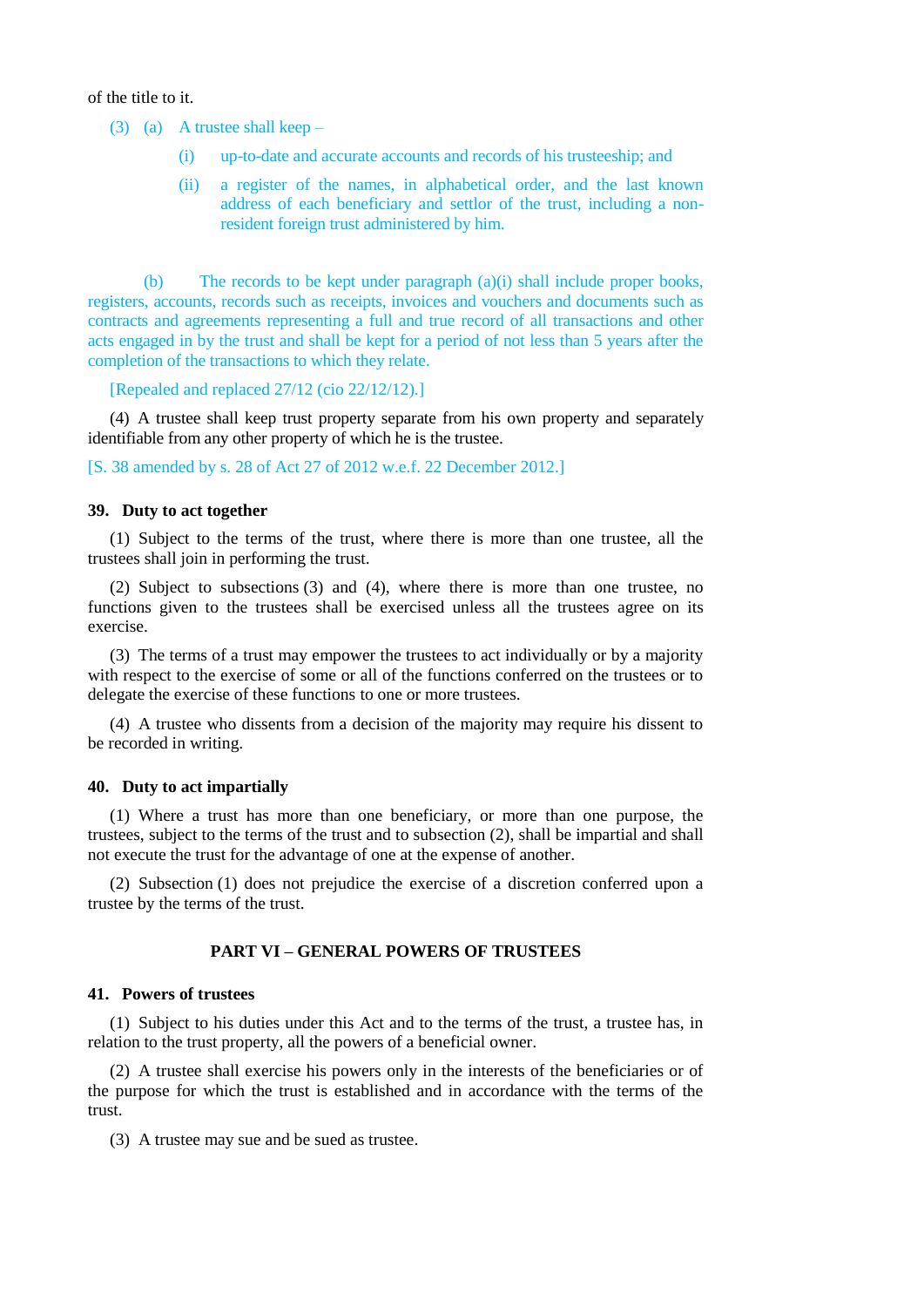## **42. Consultation by trustees**

(1) A trustee may consult professional persons in relation to the affairs of the trust.

(2) The terms of the trust may require a trustee to consult or obtain the consent of another person before exercising any function.

(3) A person shall not, by virtue of being so consulted or giving or refusing such consent, be deemed to be a trustee.

# **43. Delegation by trustees**

(1) A trustee shall not delegate his functions unless permitted to do so by this Act or by the terms of the trust.

(2) Unless otherwise provided by the terms of the trust, a trustee may—

- (a) delegate the management of trust property to, and appoint, investment managers whom the trustee reasonably considers to be competent and qualified to manage the investment of the trust property;
- (b) appoint accountants, lawyers, bankers, brokers, custodians, investment advisers, nominees, property agents and other professionals to act in relation to any of the affairs of the trust or to hold any of the trust property; or
- (c) authorise any of the persons referred to in paragraphs (a) and (b) to retain or to receive any commission or other payment usually payable for such services rendered.

(3) A trustee shall not be liable for any loss to the trust arising from a delegation or appointment under subsection (2) or from the default of any such delegate or appointee where the trustee exercised the standard of care of a reasonable and prudent man of business in—

- (a) the selection of the delegate or appointee;
- (b) the supervision of the activities of the delegate or appointee.

# **44. Remuneration of trustees**

(1) Subject to—

- (a) the terms of the trust;
- (b) an order of the Court,

a trustee shall be entitled to remuneration for his services.

(2) A trustee shall be entitled to be reimbursed out of the trust property for all expenses and liabilities properly incurred by him in connection with the trust.

# **45. Power to appropriate**

Subject to the terms of the trust, a trustee may, without the consent of any beneficiary, appropriate trust property in or towards satisfaction of the interest of a beneficiary in such manner and in accordance with such valuation as he thinks fit.

### **46. Accumulation and advancement**

(1) Subject to the terms of the trust and subject to any prior interests or charges affecting the trust property, where a beneficiary is a minor and his interest—

- (a) is a vested interest; or
- (b) is an interest which will become vested—
	- (i) on attaining the age of majority; or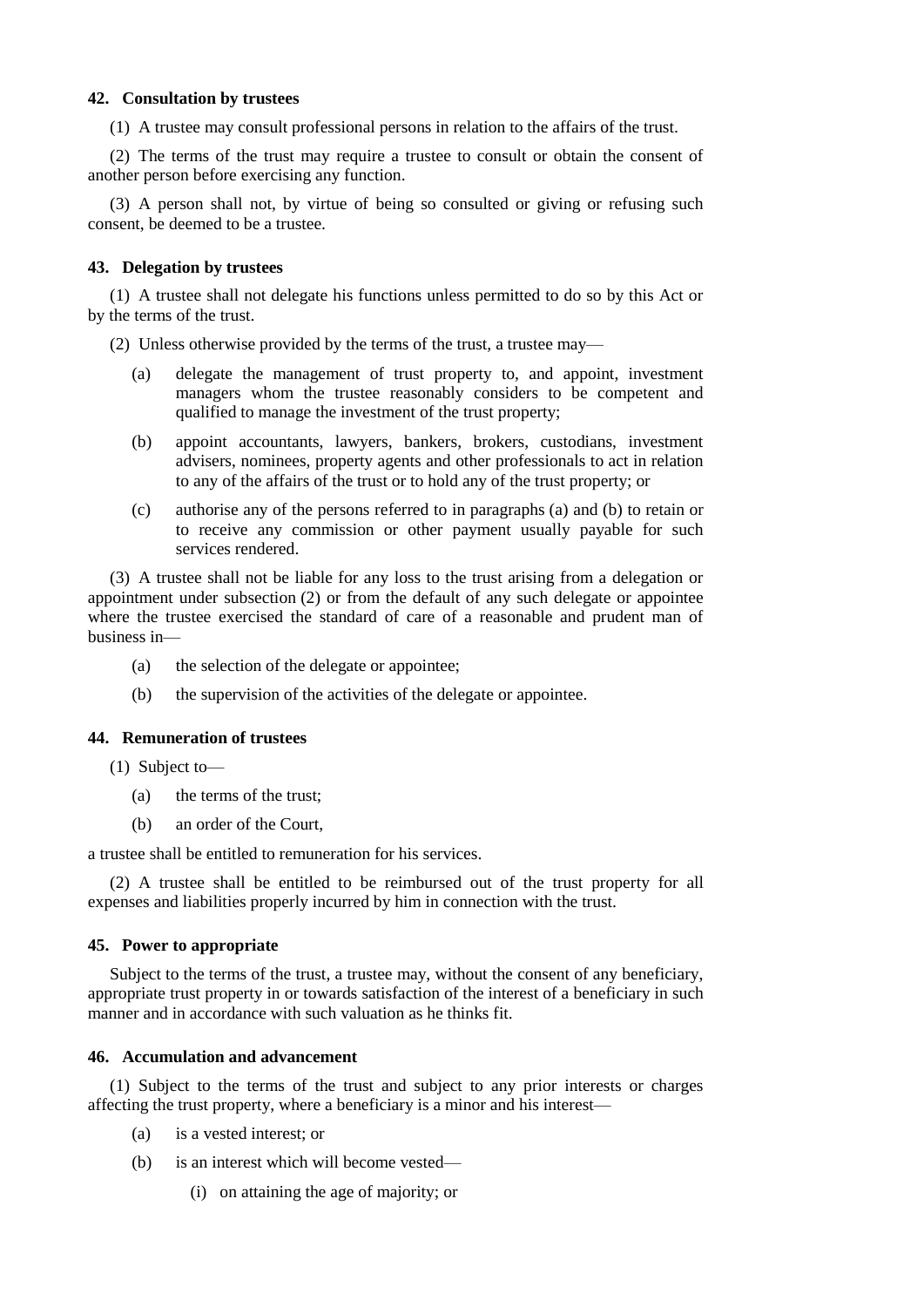- (ii) at any later age; or
- (iii) upon the happening of any event,

the trustee may—

- (A) accumulate the income attributable to the interest of such beneficiary pending the attainment of the age of majority or such later age or the happening of such event;
- (B) apply such income or part of it to or for the maintenance, education or other benefit of such beneficiary;
- (C) advance or appropriate to or for the benefit of any such beneficiary such interest or part of such interest.

(2) The receipt of a parent or the lawful guardian of a beneficiary who is a minor shall be a sufficient discharge to the trustee for a payment made under subsection (1).

(3) Subject to the terms of the trust and subject to any prior interests or charges affecting the trust property, the trustee may advance or apply for the benefit of a beneficiary part of the trust property prior to the date of the event upon the happening of which the beneficiary becomes entitled absolutely to the property.

(4) Any part of the trust property advanced or applied under paragraph (3) shall be brought into account in determining from time to time the share of the beneficiary in the trust property.

(5) No part of the trust property advanced or applied under paragraph (3) shall exceed the presumptive, contingent or vested share of the beneficiary in the trust property.

#### **47. Power of appointment**

The terms of a trust may confer on the settlor, trustees or any other person power to appoint all or any part of the trust property or any interest in it, to or for the benefit of, any person (whether or not a beneficiary of the trust immediately prior to the appointment or assignment).

#### **48. Power of revocation**

(1) A trust and any exercise of a power under the trust may be expressed to be capable of—

- (a) revocation, in whole or in part; or
- (b) variation.

(2) No revocation or variation shall prejudice anything lawfully done by a trustee in relation to the trust before he receives notice of the revocation or variation.

(3) Subject to the terms of the trust, where the trust is revoked in whole or in part, the trustees shall hold the trust property, or part of the trust property which is subject of the revocation, as the case may be, in trust for the settlor absolutely or, if he is dead, for his heirs and succession as if it had formed part of his estate at the time of his death.

## **49. Permitted investments**

(1) Subject to subsection (2), the terms of a trust may authorise the trustees to invest trust property in securities and investments with or without conditions or restrictions.

(2) The powers of investment conferred by the terms of a trust do not derogate from the duties imposed on trustees under this Act.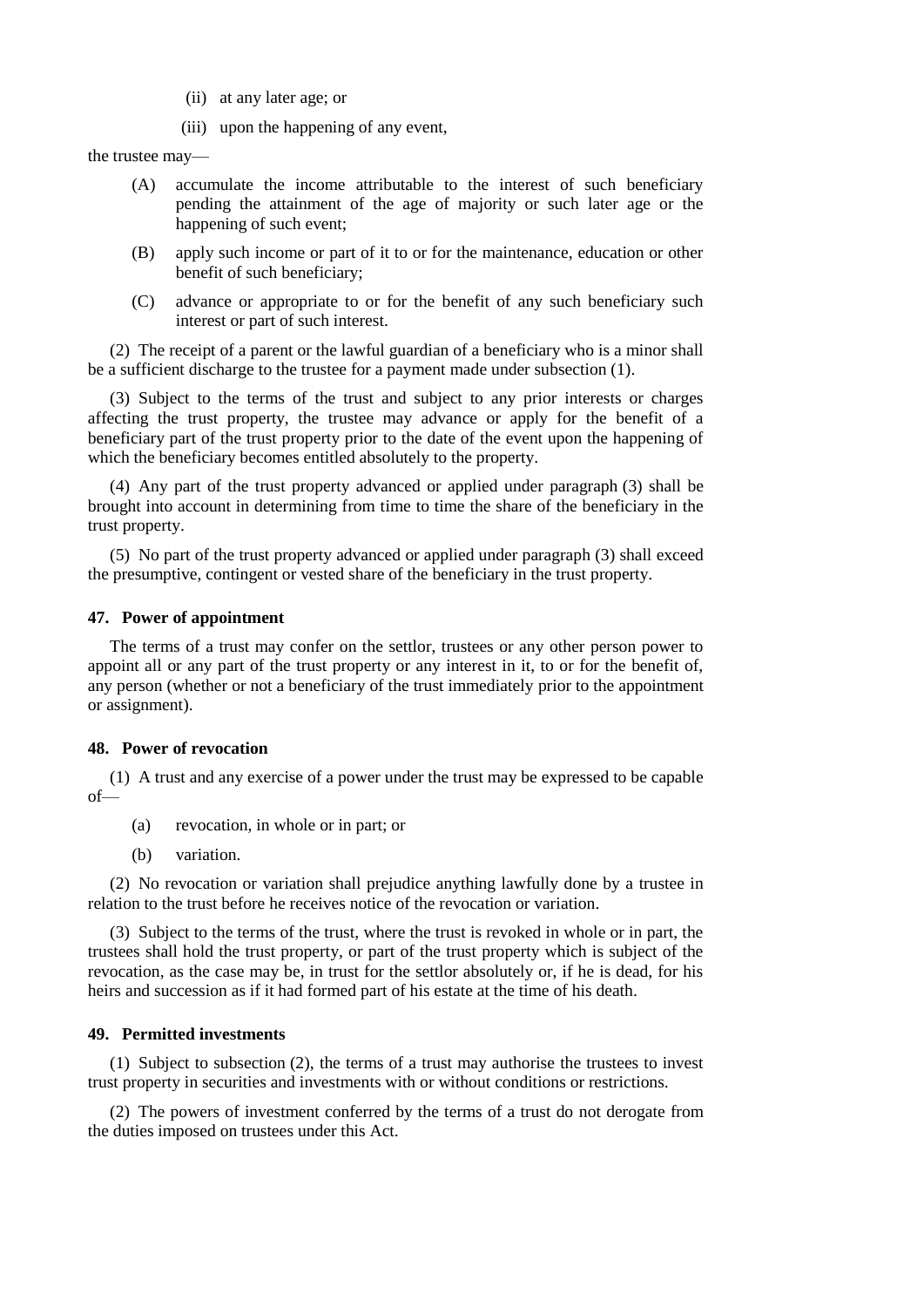# **PART VII – BREACH OF TRUST**

#### **50. Liability for breach of trust**

(1) Subject to this Act and to the terms of the trust, a trustee who commits or concurs in a breach of trust shall be liable for—

- (a) any loss or depreciation in value of the trust property resulting from the breach; and
- (b) any profit which would have accrued to the trust, had there been no breach.

(2) A trustee may not set off a profit accruing from one breach of trust against a loss or depreciation in value resulting from another.

(3) A trustee shall not be liable for a breach of trust committed by another person prior to his appointment or for a breach of trust committed by his co-trustee unless—

- (a) he becomes or ought to become aware of the breach; and
- (b) he actively conceals the breach, or fails within a reasonable time to take proper steps to protect or restore the trust property or to prevent the breach.
- (4) Where trustees commit a breach of trust, they shall be liable jointly and severally.

(5) A trustee who becomes aware of a breach of trust shall take all reasonable steps to have the breach remedied.

(6) Nothing in the terms of a trust shall relieve a trustee of liability for a breach of trust arising from his own fraud, wilful misconduct or gross negligence.

#### **51. Relief by beneficiary**

(1) Subject to subsection (2), a beneficiary may—

- (a) relieve a trustee of liability to him for a breach of trust;
- (b) indemnify a trustee against liability for a breach of trust.

(2) Subsection (1) shall not apply if the beneficiary—

- (a) is a minor or a person under legal disability;
- (b) does not have full knowledge of all material facts; or
- (c) is improperly induced by the trustee to act under subsection (1).

## **52. Relief by Court**

(1) The Court may relieve a trustee wholly or partly of liability for a breach of trust, where it appears to the Court that the trustee—

- (a) has acted honestly and reasonably; and
- (b) ought fairly to be excused—
	- (i) for the breach of trust;
	- (ii) for omitting to obtain the directions of the Court in the matter in which the breach arose.

(2) Where a trustee commits a breach of trust at the instigation, at the request or with the concurrence of a beneficiary, the Court may, whether or not the beneficiary is a minor or a person under legal disability, order—

- (a) the defaulting beneficiary to indemnify the trustee in respect of the consequences of the breach of trust; and
- (b) the trustee to appropriate any part of the interest accruing to the beneficiary for that purpose.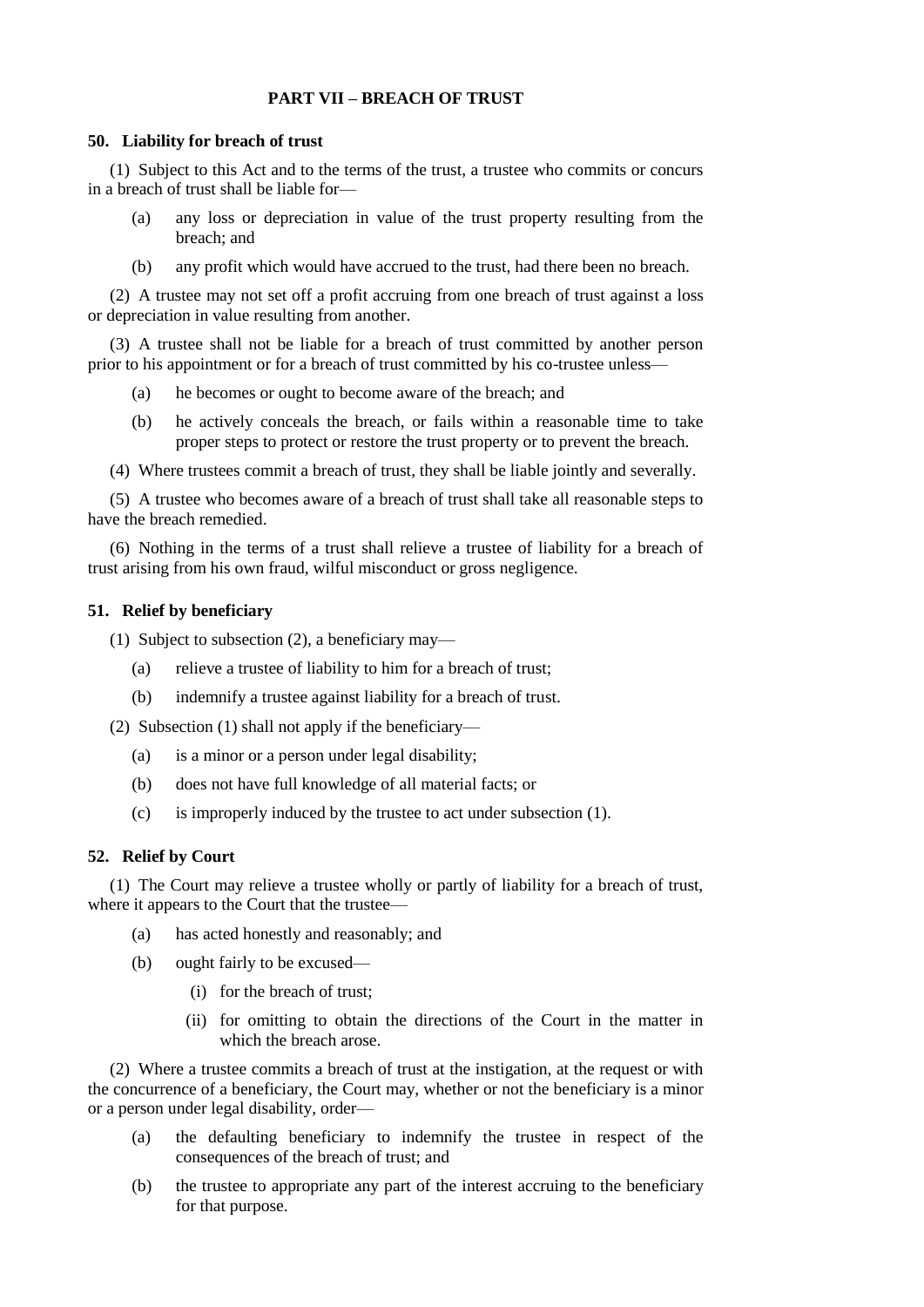# **PART VIII – CONSTRUCTIVE TRUST AND TRACING**

### **53. Constructive trust**

(1) A person holding any fiduciary obligations who—

- (a) derives a profit from a breach of his fiduciary duties; or
- (b) obtains property as a result of such a breach,

shall be deemed to be a trustee of the profit or property for the person to whom the duties are owed.

(2) A trustee who—

- (a) derives a profit from a breach of trust; or
- (b) obtains property as a result of such a breach,

shall be deemed to be a trustee of the profit or property for the beneficiary of the trust.

(3) Without prejudice to any other remedy provided by law, the person referred to in subsection (1) to whom fiduciary duty is owed, or the beneficiary referred to in subsection (2), may apply to the Court for an order that the profit or property obtained from the breach of fiduciary duties or of trust be traced and recovered to him.

(4) A person shall not be liable for breach of trust or of fiduciary duty under this section where he established that the profit or property was obtained in good faith.

(5) This section does not exclude any other circumstances in which a constructive trust may arise.

[S. 53 repealed and replaced by s. 88 (3) of Act 5 of 2002 w.e.f. 1 April 2002.]

# **54. Tracing**

Without prejudice to the personal liability of a trustee, or a person in breach of his fiduciary duty, trust property which has been charged or dealt with in breach of trust or fiduciary duty, or the property into which it has been converted, may be followed and recovered unless—

- (a) it is no longer identifiable;
- (b) it is in the hands of a *bona fide* purchaser for value without notice of the breach of trust, or of any other defect in the title;
- (c) it has been charged in favour of a person who *bona fide* acquired his rights therein for value and without notice of the breach of trust or any other defect in the title;
- (d) a person, other than the trustee, derived his title through a *bona fide* purchaser or charge holder for value without notice of the breach of trust or defect.
	- [S. 54 repealed and replaced by s. 88 (3) of Act 5 of 2002 w.e.f. 1 April 2002.]

# **PART IX – FAILURE, LAPSE AND TERMINATION OF TRUST**

#### **55. Failure or lapse of interest**

Subject to the terms of the trust and to any order of the Court, where—

- (a) an interest lapses;
- (b) a trust terminates;
- (c) there is no beneficiary and no person who can become a beneficiary in accordance with the terms of the trust; or
- (d) property is vested in a person otherwise than for his sole benefit, but the trust upon which he is to hold the property is not declared or communicated to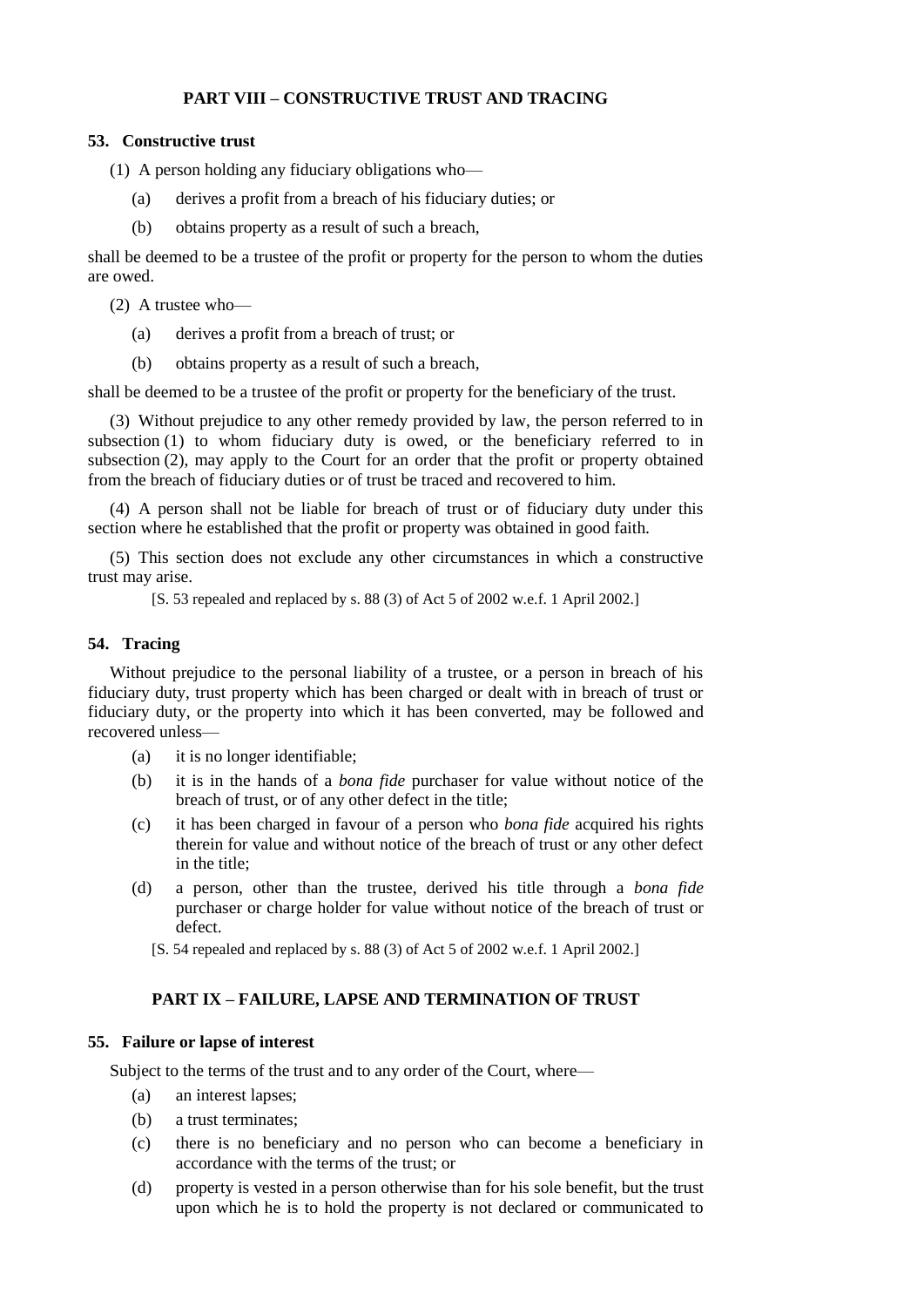him,

the interest or property concerned shall be held by the trustees in trust for the settlor absolutely or, if he is dead, for his heirs and successors as if it formed part of his estate at the time of his death.

# **56. Termination of trust**

(1) On the termination of a trust, the trust property shall, subject to subsection (2), be distributed by the trustees within a reasonable time in accordance with the terms of the trust to the persons entitled to it.

(2) The trustees may retain sufficient assets to make reasonable provision for liabilities (existing, future, contingent or otherwise).

# **57. Termination by beneficiaries**

(1) Notwithstanding anything in the terms of the trust, a trust shall terminate where the beneficiaries who all—

- (a) are in existence and have been ascertained;
- (b) are persons of full age with no legal disability or incapacity; and
- (c) are in unanimous agreement so to do,

require by notice the trustee to terminate the trust.

(2) Where a trust is terminated under subsection (1), the trustee shall distribute the trust property as the beneficiaries may direct.

### **58. Termination by Court**

On the application of any person having an interest in the trust, the Court may—

- (a) direct the trustees to distribute, or not to distribute, the trust property; or
- (b) make such other order in respect of the termination of the trust and the distribution of the property as it thinks fit.

# **59. Termination or variation of a charitable trust**

(1) Where trust property is held for a charitable purpose and—

- (a) the purpose has been, as far as may be, fulfilled;
- (b) the purpose cannot be carried out at all, or not according to the directions given and to the spirit of the gift;
- (c) the purpose provides a use for part only of the property;
- (d) the property, and other property applicable for a similar purpose, can be more effectively used in conjunction, and to that end can more suitably be applied to a common purpose;
- (e) the purpose was laid down by reference to an area which was then, but has since ceased to be, a unit for some other purpose, or by reference to a class of persons or to an area which has for any reason since ceased to be suitable or to be practicable in administering the gift;
- (f) the purpose has been adequately provided for by other means;
- (g) the purpose has ceased to be charitable (by being useless or harmful to the community or otherwise); or
- (h) the purpose has ceased in any other way to provide a suitable and effective method of using the property,

the property, or the remainder of the property, as the case may be, shall be held for such other charitable purpose as the Court, on the application of the Attorney-General, the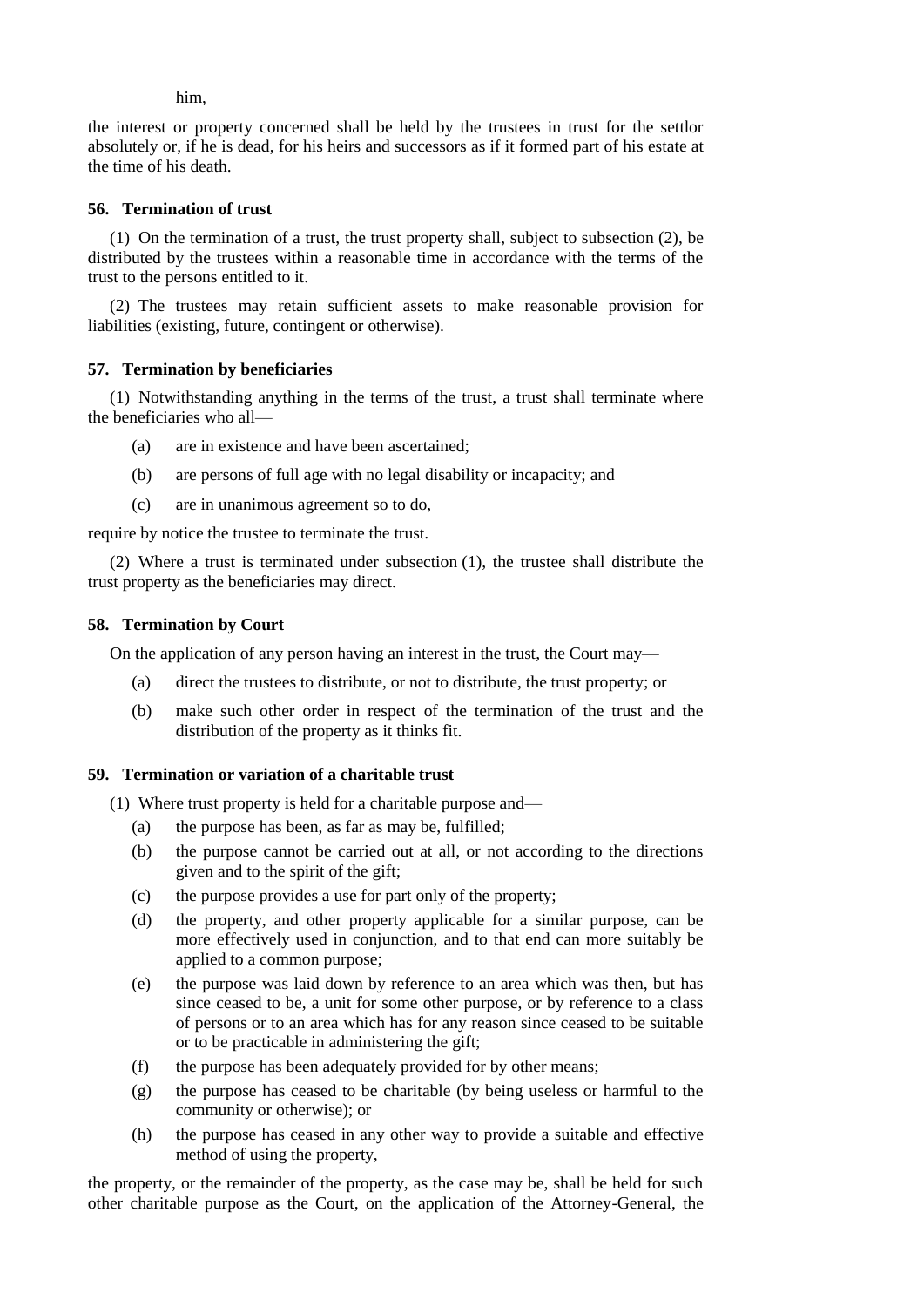trustee or the enforcer, may declare to be consistent with the original intention of the settlor.

(2) Where trust property is held for a charitable purpose, the Court, on the application of the Attorney-General, the trustee or the enforcer, may approve any arrangement which varies or revokes the purposes or terms of the trust or enlarges or modifies the powers of management or administration of the trustee, if it is satisfied that the arrangement—

- (a) is now suitable or expedient; and
- (b) is consistent with the original intention of the settlor.

# **PART X – APPLICATION TO FOREIGN TRUST**

### **60. Enforceability of foreign trust**

(1) Subject to subsection (2), a foreign trust is governed by, and shall be interpreted in accordance with, the terms of the trust and its proper law.

(2) A foreign trust shall not be enforceable in Mauritius to the extent that—

- (a) it purports to do anything which under the law of Mauritius is an offence;
- (b) it confers or imposes any right or function, the exercise or discharge of which under the law of Mauritius is an offence;
- (c) it is immoral or contrary to public policy; or
- (d) it purports to apply directly to immovable property situated in Mauritius.

### **61. Proper law**

(1) Subject to subsection (2), the proper law of a trust shall be—

- (a) the law expressed by the terms of the trust or intended by the settlor to be the proper law;
- (b) where no such law is expressed or intended, the law with which the trust has its closest connection at the time of its creation; or
- (c) where the law expressed by the terms of the trust or intended by the settlor to be the proper law, or the law with which the trust has its closest connection at the time of its creation does not provide for trusts or the category of trusts involved, the proper law of the trust shall be the law of Mauritius.

(2) In ascertaining the law with which a trust has its closest connection, reference shall be made in particular to—

- (a) the place of administration of the trust designated by the settlor;
- (b) the *situs* of the assets of the trust;
- (c) the place of residence or business of the trustee;
- (d) the objects of the trust and the places where they are to be fulfilled.

# **PART XI – POWERS OF COURT**

#### **62. Application to Court**

A trustee may apply to the Court for directions as to how he should or might act in any of the affairs of the trust, and the Court may make such order as it thinks fit.

# **63. General powers of Court**

(1) On the application of any person having an interest in the trust, the Court may—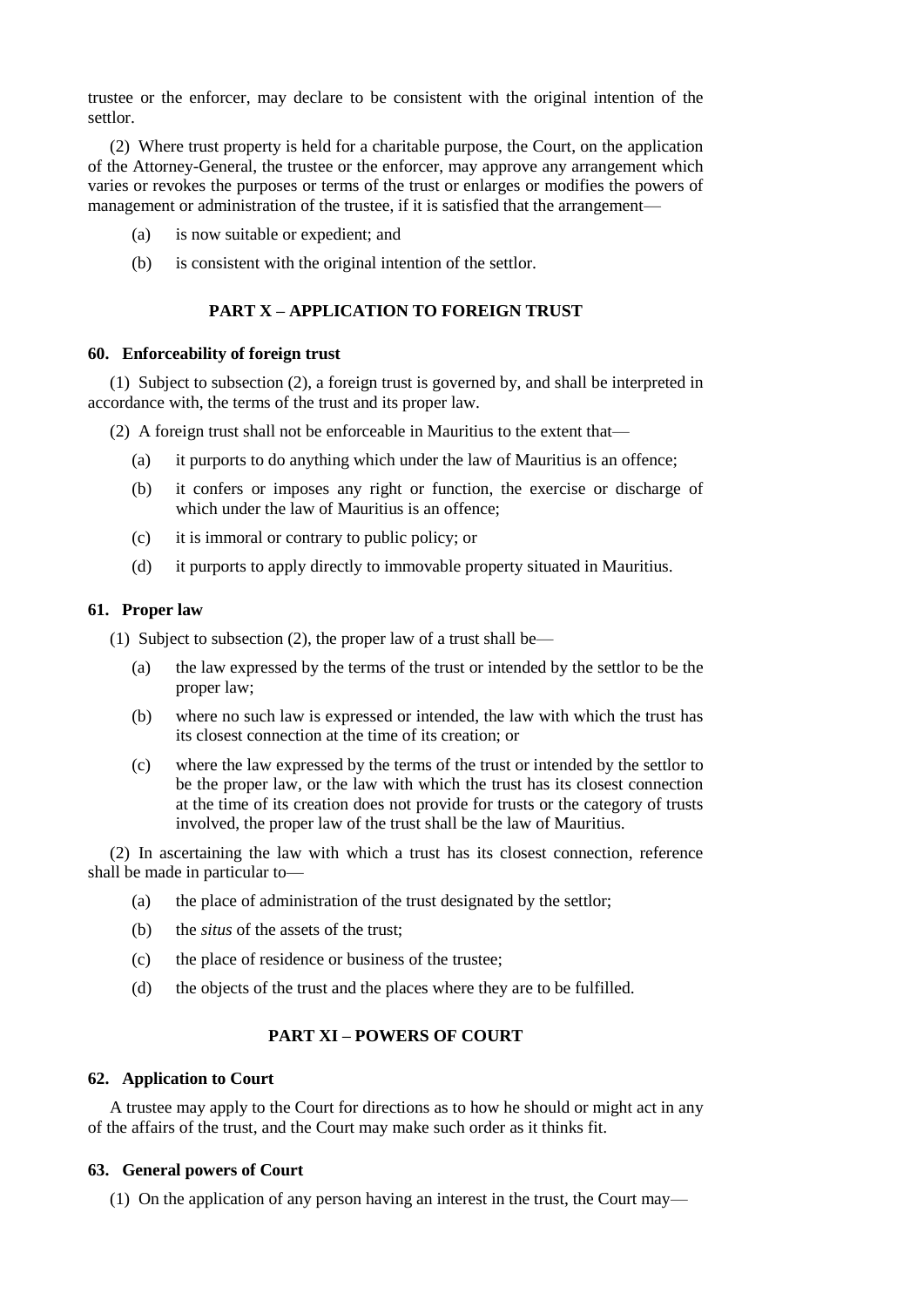- (a) make an order in respect of—
	- (i) the execution, administration or enforcement of a trust;
	- (ii) a trustee, including an order as to the exercise of any functions of the trustee, the appointment or the removal of a trustee, the remuneration or conduct of a trustee, the keeping and submission of accounts, and the making of payments whether into Court or otherwise;
	- (iii) a beneficiary, or any other person connected with a trust; or
	- (iv) any trust property, including an order as to the vesting, preservation, application, surrender or recovery thereof;
- (b) make a declaration as to the validity or enforceability of a trust; or
- (c) rescind or vary an order or declaration under this Act, or make a new or further order or declaration.
- (2) Where the Court appoints or removes a trustee under this section—
	- (a) it may impose such requirements and conditions as it thinks fit, including requirements and conditions as to the vesting of trust property;
	- (b) subject to the Court's order, a trustee appointed by the Court shall have the same functions, and may act in all respects, as if he had been originally appointed a trustee.

## **64. Powers of Court in case of default**

Where a person does not comply with an order of the Court or the Judge in Chambers under this Act requiring him to do any thing, the Court may, without prejudice to any action for contempt of Court, order on such terms and conditions as it thinks fit, that the thing be done by another person, nominated for the purpose by the Court or the Judge, at the expense of the person in default (or otherwise, as the Court directs), and a thing so done shall have effect in all respects as if done by the person in default.

#### **65. Payment of costs**

The Court may order the costs and expenses of, and incidental to, an application to the Court under this Act to be paid from the trust property or in such other manner and by such persons as it thinks fit.

#### **66. Variation of trust**

(1) The Court, on the application of any person having an interest in the trust on behalf of—

- (a) a minor or a person under legal disability having, directly or indirectly, an interest, vested or contingent, under a trust;
- (b) any person unborn;
- (c) any person, ascertained or not, who may become entitled, directly or indirectly, to an interest under a trust, as being (at a future date or on the happening of a future event) a person of any specified description or a member of any specified class; or
- (d) any person, in respect of an interest that may accrue to him by virtue of the exercise of a discretionary power on the failure or determination of an existing interest,

may, subject to subsection (2), approve any arrangement which varies or revokes the terms of a trust or enlarges or modifies the powers of management or administration of any trustees, whether or not there is another person with a beneficial interest who is capable of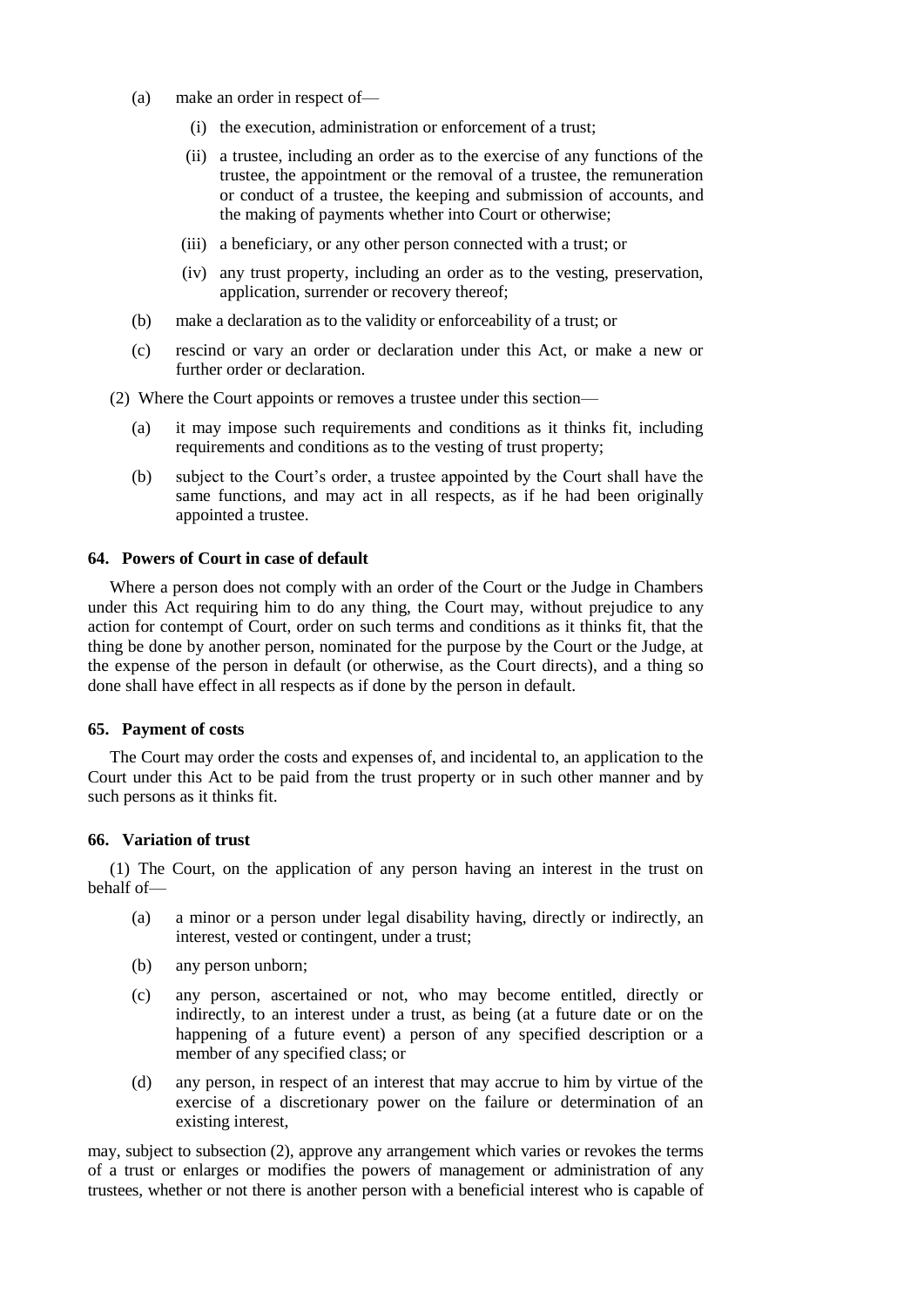assenting to the arrangement.

(2) The Court shall not approve an arrangement on behalf of a person mentioned in subsection (1) (a), (b) or (c) unless the arrangement appears to be for his benefit.

### **67. Approval of transactions**

Where, in the management or administration of a trust, a transaction is, in the opinion of the Court, expedient, but cannot be effected because the necessary power is not vested in the trustees by the terms of the trust or by law, the Court may, on the application of any person having an interest in the trust—

- (a) confer upon the trustees, generally or in any particular circumstances, the necessary power, on such terms and subject to such conditions as the Court thinks fit; and
- (b) direct the manner in which, and the property from which, any monies authorised to be expended, and the costs of any transaction, are to be paid or borne.

# **PART XII – MISCELLANEOUS**

## **68. Limitation of actions**

(1) Notwithstanding any other enactment, a period of limitation and prescription of 30 years shall apply to an action brought by a person having an interest against a trustee—

- (a) in respect of any fraud to which the trustee was a party or was privy; or
- (b) to recover from the trustee trust property or the proceeds thereof—
	- (i) held by or vested in him or otherwise in his possession or under his control; or
	- (ii) previously received by him and converted to his use.

(2) Notwithstanding subsection (1), the period within which an action founded on breach of trust may be brought against a trustee by a beneficiary is—

- (a) 2 years from delivery of the final accounts of the trust to the beneficiary; or
- (b) 2 years from the date on which the beneficiary first has knowledge of the breach of trust,

whichever period first begins to run.

(3) Where the beneficiary is a minor or a person under legal disability, the period referred to in subsection (2) does not begin to run until his minority or disability, as the case may be, ceases.

# **69. Rules of Court**

The Chief Justice may, after consultation with the Rules Committee and the Judges, make such rules as he thinks fit—

- (a) with respect to proceedings, practice and procedures of the Supreme Court in connection with any matter, cause and application under this Act;
- (b) generally with respect to applications for directions under this Act.

# **70. Regulations**

(1) The Minister may make such regulations as he thinks fit for the purposes of this Act.

(2) Regulations under subsection (1) may provide for the taking of fees and levying of